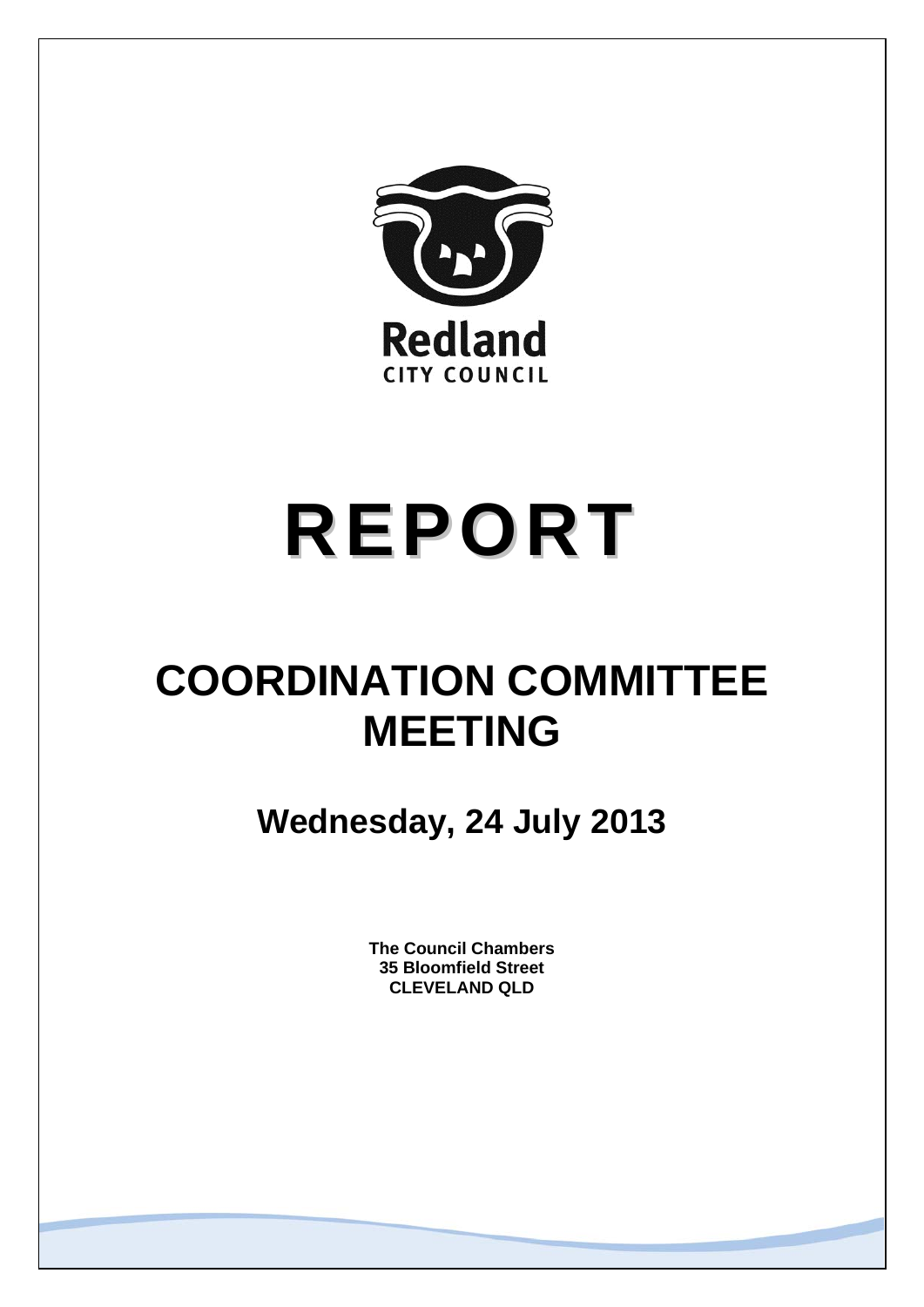### **Table of Contents**

| <b>Item</b>  |                                                                                                                                                   |       | <b>Subject</b>                                       | Page No |
|--------------|---------------------------------------------------------------------------------------------------------------------------------------------------|-------|------------------------------------------------------|---------|
| 1            |                                                                                                                                                   |       |                                                      |         |
| $\mathbf{2}$ |                                                                                                                                                   |       | RECORD OF ATTENDANCE AND LEAVE OF ABSENCE 1          |         |
| 3            |                                                                                                                                                   |       | <b>DECLARATION OF MATERIAL PERSONAL INTEREST OR</b>  |         |
|              |                                                                                                                                                   |       |                                                      |         |
| 4            |                                                                                                                                                   |       |                                                      |         |
| 5            | PORTFOLIO 2 (MAYOR KAREN WILLIAMS) (SUPPORTED BY<br>DEPUTY MAYOR CR BEARD) ECONOMIC DEVELOPMENT,<br>GOVERNANCE, SERVICE DELIVERY, REGULATIONS AND |       |                                                      |         |
|              | 5.1                                                                                                                                               |       |                                                      |         |
|              |                                                                                                                                                   | 5.1.1 | 2013-2014 REDLAND CITY DISASTER MANAGEMENT PLAN 3    |         |
| 6            |                                                                                                                                                   |       | PORTFOLIO 4 (CR KIM-MAREE HARDMAN) COMMERCIAL        |         |
|              | 6.1                                                                                                                                               |       |                                                      |         |
|              |                                                                                                                                                   | 6.1.1 |                                                      |         |
|              |                                                                                                                                                   | 6.1.2 | REDLAND WATER ANNUAL PERFORMANCE PLAN 2013-          |         |
|              |                                                                                                                                                   |       | 6.1.3 WATER AND SEWERAGE CONSTRUCTION PANEL 13       |         |
| 7            |                                                                                                                                                   |       | PORTFOLIO 6 (CR MARK EDWARDS) CORPORATE SERVICES  17 |         |
|              | 7.1                                                                                                                                               |       |                                                      |         |
|              |                                                                                                                                                   | 7.1.1 | INTERIM JUNE 2013 MONTHLY FINANCIAL REPORTS  17      |         |
|              | 7.2                                                                                                                                               |       |                                                      |         |
|              |                                                                                                                                                   | 7.2.1 |                                                      |         |
|              |                                                                                                                                                   |       |                                                      |         |
|              | 7.3                                                                                                                                               |       |                                                      |         |
|              |                                                                                                                                                   | 7.3.1 |                                                      |         |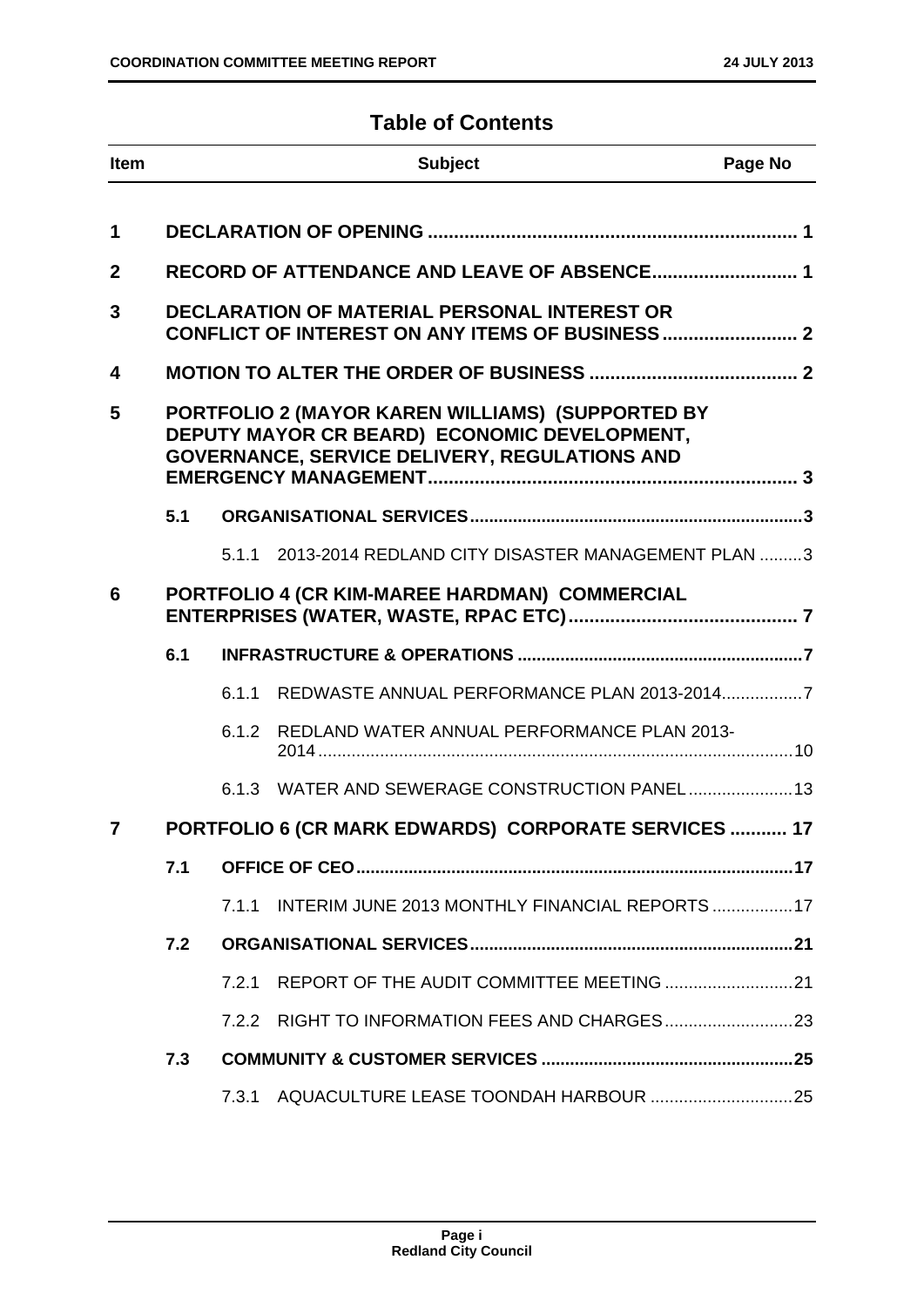| 8  |     | PORTFOLIO 7 (CR JULIE TALTY) PLANNING & DEVELOPMENT  29                                              |    |
|----|-----|------------------------------------------------------------------------------------------------------|----|
|    | 8.1 |                                                                                                      |    |
|    |     | 8.1.1 DECISIONS MADE UNDER DELEGATED AUTHORITY FOR<br>CATEGORY 1, 2 AND 3 DEVELOPMENT APPLICATIONS29 |    |
|    |     | 8.1.2 APPEALS LIST - CURRENT AS AT 8 JULY 201333                                                     |    |
| 9  |     |                                                                                                      |    |
|    | 9.1 |                                                                                                      |    |
|    |     | 9.1.1 AFFORDABLE HOUSING - REDLAND HOUSING                                                           |    |
| 10 |     |                                                                                                      | 39 |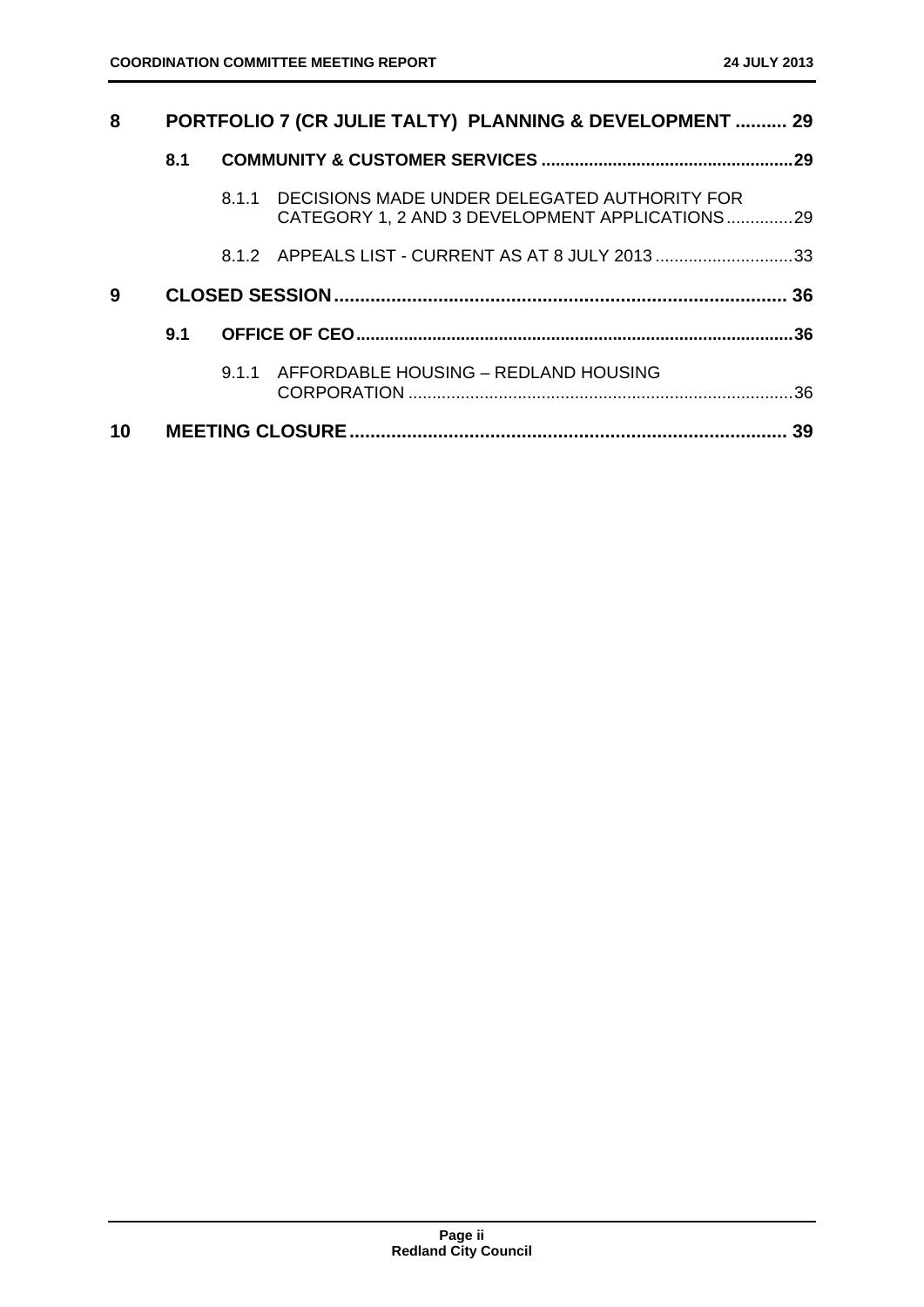The Mayor is the Chair of the Coordination Committee. Coordination Committee meetings comprise of *Portfolios* chaired by Council's nominated spokesperson for that portfolio as follows:

|    | <b>PORTFOLIO</b>                                                                                          | <b>SPOKESPERSON</b>                                                 |
|----|-----------------------------------------------------------------------------------------------------------|---------------------------------------------------------------------|
| 1. | Community & Environmental Health and Wellbeing;<br>Animal Management; Compliance & Regulatory<br>Services | Cr Wendy Boglary                                                    |
| 2. | Economic Development, Governance, Service<br>Delivery, Regulations and Emergency Management               | Mayor Karen Williams<br>supported by the Deputy<br>Mayor Alan Beard |
| 3. | Tourism and CBD Activation                                                                                | Cr Craig Ogilvie                                                    |
| 4. | Commercial Enterprises (Water, Waste, RPAC, etc)                                                          | Cr Kim-Maree Hardman                                                |
| 5. | Open Space, Sport and Recreation                                                                          | <b>Cr Lance Hewlett</b>                                             |
| 6. | <b>Corporate Services</b>                                                                                 | Cr Mark Edwards                                                     |
| 7. | <b>Planning and Development</b>                                                                           | Cr Julie Talty                                                      |
| 8. | Infrastructure                                                                                            | Cr Murray Elliott                                                   |
| 9. | <b>Environment; Waterways and Foreshores</b>                                                              | <b>Cr Paul Gleeson</b>                                              |
|    | 10. Arts, Culture and Innovation                                                                          | Cr Paul Bishop                                                      |

#### **1 DECLARATION OF OPENING**

The Mayor declared the meeting open at 10.35am.

#### **2 RECORD OF ATTENDANCE AND LEAVE OF ABSENCE**

#### **MEMBERS PRESENT:**

| Cr K Williams       | Mayor                                |
|---------------------|--------------------------------------|
| Cr A Beard          | Deputy Mayor & Councillor Division 8 |
| Cr W Boglary        | <b>Councillor Division 1</b>         |
| Cr C Ogilvie        | <b>Councillor Division 2</b>         |
| Cr K Hardman        | <b>Councillor Division 3</b>         |
| <b>Cr L Hewlett</b> | <b>Councillor Division 4</b>         |
| Cr M Edwards        | <b>Councillor Division 5</b>         |
| Cr J Talty          | <b>Councillor Division 6</b>         |
| Cr M Elliott        | <b>Councillor Division 7</b>         |
| Cr P Gleeson        | <b>Councillor Division 9</b>         |
| Cr P Bishop         | <b>Councillor Division 10</b>        |
|                     |                                      |

#### **EXECUTIVE LEADERSHIP GROUP:**

| <b>MINUTES:</b> |                                                          |
|-----------------|----------------------------------------------------------|
| Mr G Holdway    | <b>Chief Financial Officer</b>                           |
| Mr G Soutar     | General Manager Infrastructure & Operations              |
| Mrs L Rusan     | <b>General Manager Community &amp; Customer Services</b> |
| Mr N Clarke     | <b>General Manager Organisational Services</b>           |
| Mr B Lyon       | <b>Chief Executive Officer</b>                           |

|  | Mrs J Parfitt |  |
|--|---------------|--|
|--|---------------|--|

Team Leader Corporate Meetings & Registers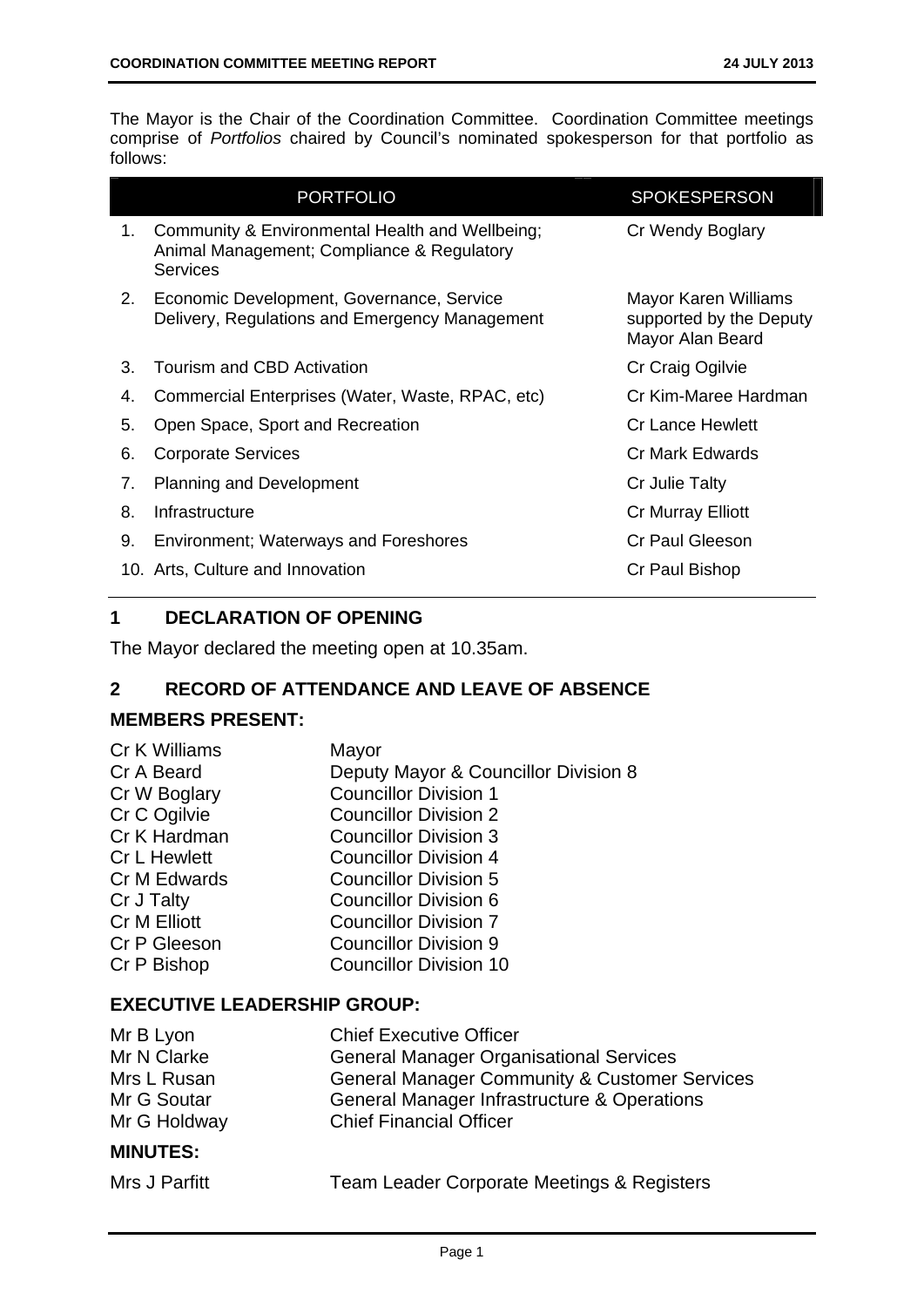#### **3 DECLARATION OF MATERIAL PERSONAL INTEREST OR CONFLICT OF INTEREST ON ANY ITEMS OF BUSINESS**

Nil

#### **4 MOTION TO ALTER THE ORDER OF BUSINESS**

#### **COMMITTEE RECOMMENDATION**

| Moved by:    | <b>Cr A Beard</b>   |
|--------------|---------------------|
| Seconded by: | <b>Cr W Boglary</b> |

**That Item 8.1.1 (as listed on the agenda) –** *Priority Development Areas* **– be withdrawn to allow further discussion.**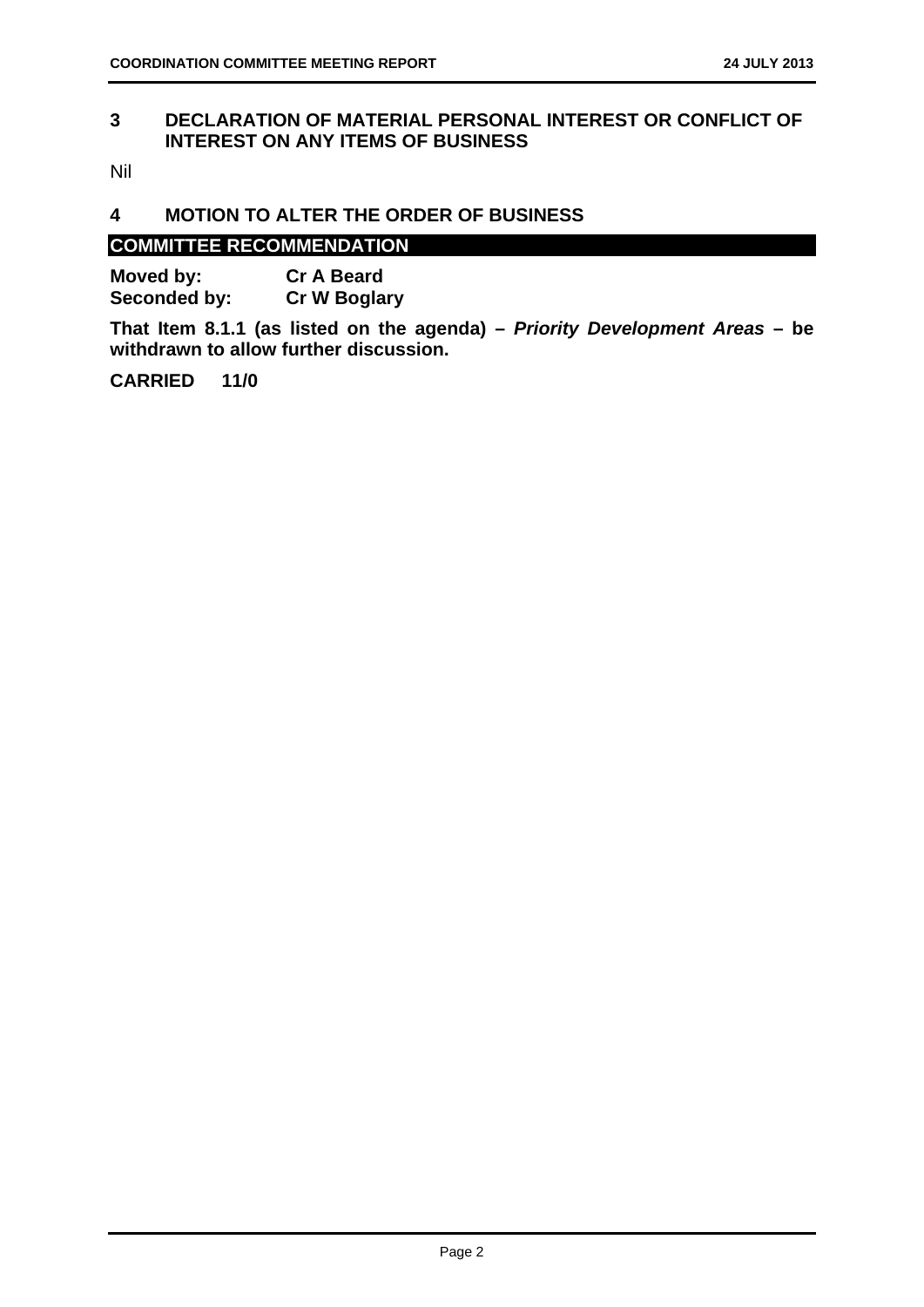**5 PORTFOLIO 2 (MAYOR KAREN WILLIAMS) (Supported by Deputy Mayor Cr Beard)**

**ECONOMIC DEVELOPMENT, GOVERNANCE, SERVICE DELIVERY, REGULATIONS AND EMERGENCY MANAGEMENT** 

#### **5.1 ORGANISATIONAL SERVICES**

**5.1.1 2013-2014 REDLAND CITY DISASTER MANAGEMENT PLAN** 

**Dataworks Filename: CS Local Disaster Management Plan** 

**Attachment: Disaster Management Plan**

**Responsible/Authorising Officer:** 

ROMACO **Nick Clarke General Manager Organisational Services** 

Author: Mike Lollback **Principal Advisor Emergency Management** 

#### **PURPOSE**

Section 57(1) of the *Disaster Management Act 2003* requires council to prepare a Disaster Management Plan for the local government area. Council is required to review the plan "at least once a year."

The plan is submitted for council endorsement.

#### **BACKGROUND**

The current Redland City Disaster Management Plan (2011) was released in December 2011.

The current plan was reviewed by Redland Council, Emergency Management Queensland and The District Disaster Coordinator (Police Service) between March and May 2013.

The revised plan includes all recommendations of the review committee and was submitted to the Redland City Local Disaster Management Group on the 12 June, 2013 for consideration. All comments and inclusions of the Disaster Review Committee and the Local Disaster Management Group have been included and endorsed for Council consideration.

#### **ISSUES**

A contemporary approach to the form and design of the Redland City Disaster Management Plan has been undertaken.

Part 1 of the Plan is designed to capture all areas of governance, administration and role description of the Redland City Local Disaster Management Group.

The plan is endorsed and prefaced by the Mayor of Redland Council and the Brisbane District Disaster Coordinator (Queensland Police Service).

It is the first part of a three part document as follows: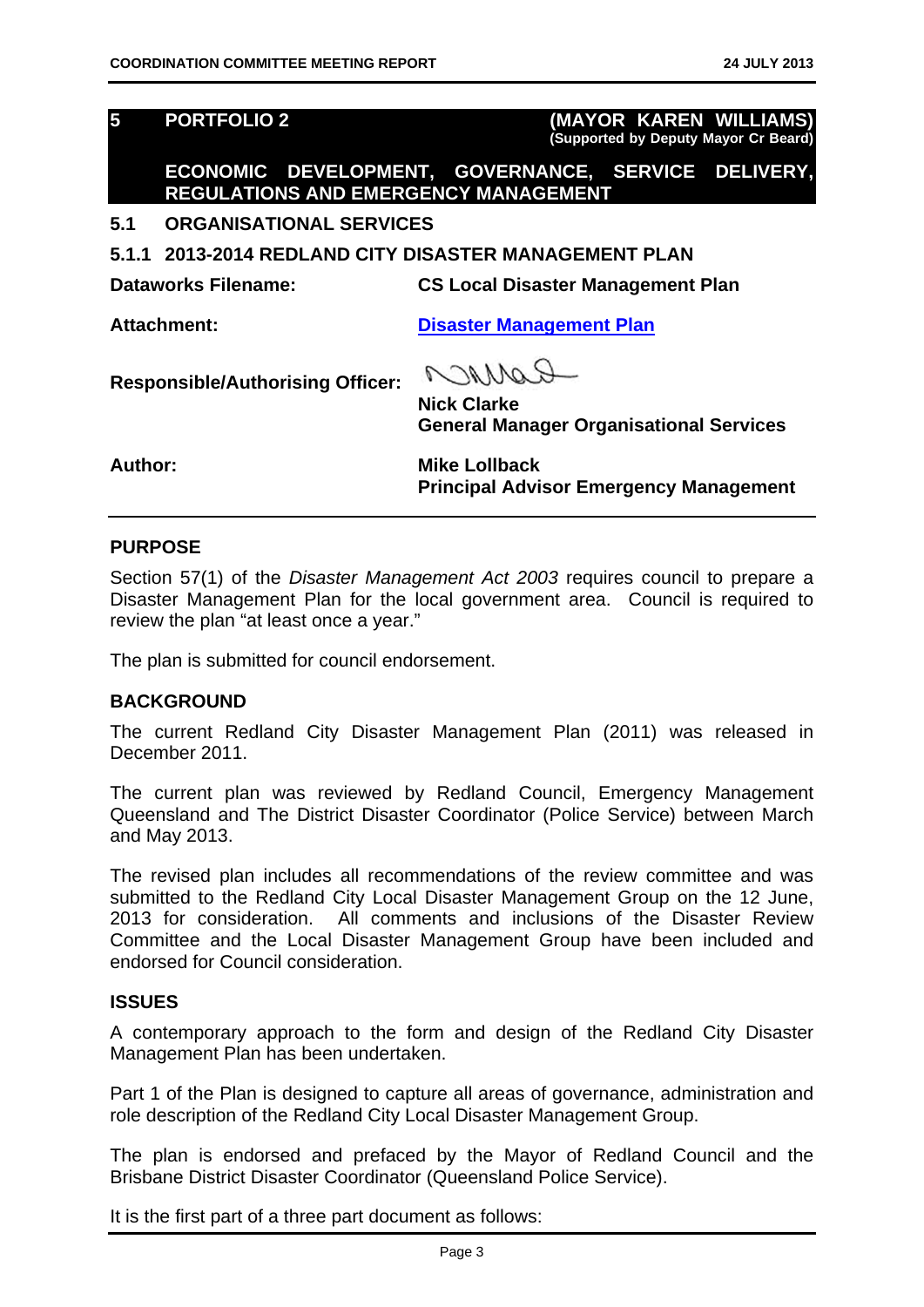PART 1 - Administration and Governance

PART 2 - The Islands of Moreton Bay (Due on the 31 October, 2013)

- a. The Southern Moreton Bay Islands
- b. North Stradbroke Island
- c. Coochiemudlo Island.

PART 3 - The Redland City Mainland (Due 31 March 2014)

- a. Coastal Areas (Divisions 1, 2, 3, 4, 5 and 10)
- b. Hinterland Areas (Divisions 6, 7, 8 and 9)

Part 1 of the Plan is designed to include all issues of governance, administration and risk ratings across the Redland City as required under the Queensland Local Disaster Management Guidelines (September 2012).

Part 1 addresses all aspects required in the Queensland Local Disaster Management Guidelines and maintains our statutory obligations as a council to ensure delivery of the plan.

Parts 2 and 3 will be operationally and community focused. Part 2 will focus on the island communities and its content will be derived from a range of sources including the recent resilience planning and engagement that has occurred. Part 3 will deliver similar outcomes for the mainland communities.

In accordance with the *Disaster Management Act 2003* this plan is submitted for council resolution and will require review and update at least once every 12 months.

In addition, the plan contains a number of inclusions that are compliant with the final recommendations of the Queensland Flood Commission of Inquiry (March 2012). A full report on Council's progress of the implementation of relevant recommendations will be delivered to Council at or prior to the final general meeting of 2013.

#### **STRATEGIC IMPLICATION**

#### **Legislative Requirements**

Section 57(1) of the *Disaster Management Act 2003* requires Council to prepare a disaster management plan for the local government area.

Section 59(2) of the *Disaster Management Act 2003* requires a review of any such plans "at least once a year".

Council remains compliant with all its requirements under the *Disaster Management Act 2003*.

#### **Risk Management**

The plan fulfils Council's legislated obligations and provides a workable safety document to all members of the Redland City.

#### **Financial**

Section 60 of the *Disaster Management Act 2003* requires Council to ensure copies of the plan are available:

a. At Council's head office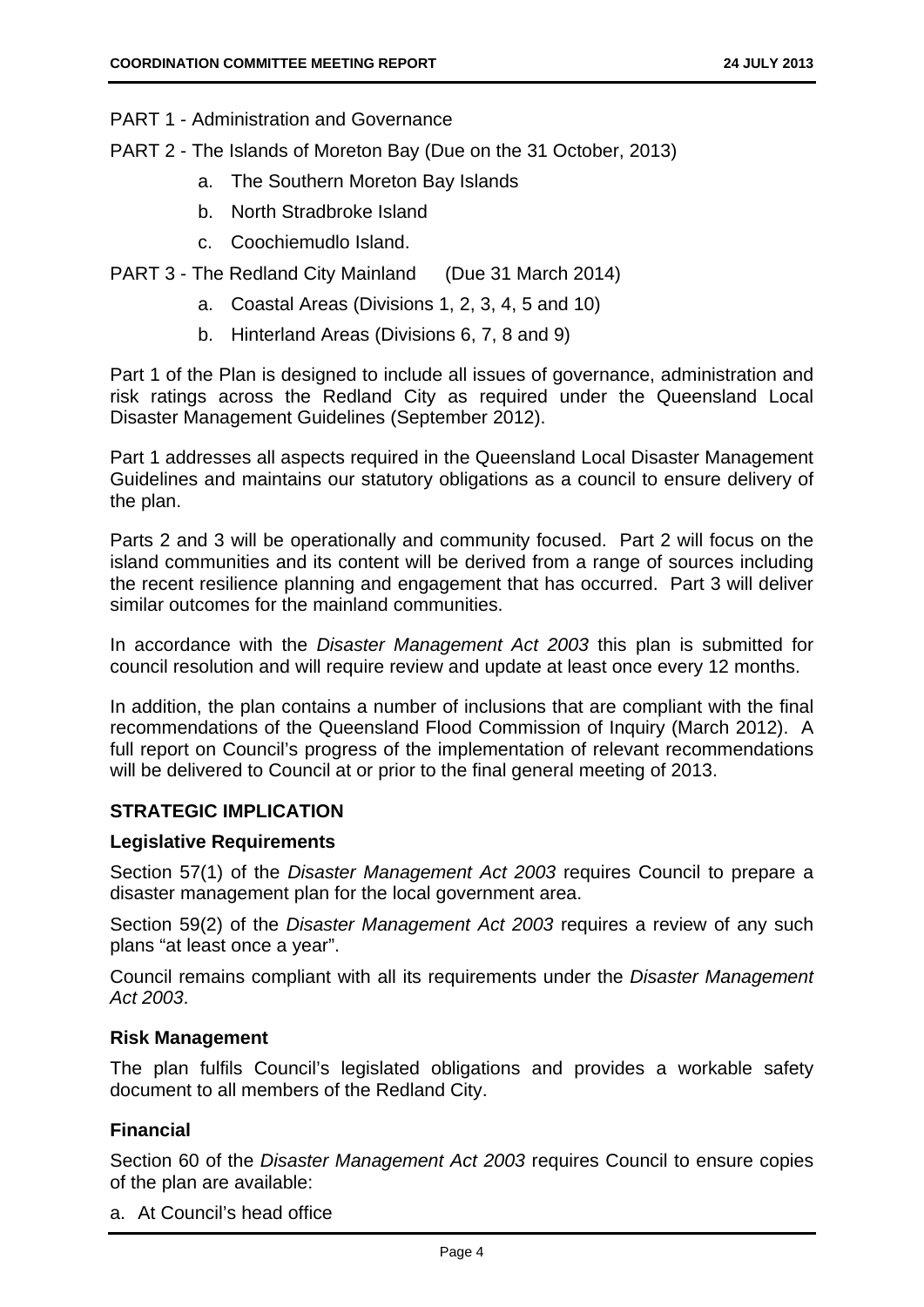- b. On Council's website: and
- c. at other places the chief executive officer of the local government considers appropriate.
	- i. \$7,000 has been allocated to the graphic design and printing of Part 1 of the plan. The preferred choice of distribution and future access is by electronic means.

#### **People**

The plan will provide a sound platform for organisational preparation, preparedness, response and recovery during a disaster situation. It will further provide the local community with a valuable source of information on role of local government and partner organisations during all phases of a disaster event.

#### **Environmental**

The plan provides a risk hazard matrix across the Redland City area to assist in planning and preparedness for environmental incidents.

#### **Social**

The plan will ensure a sound outline of the role of Council and its partners in a disaster event.

#### **Alignment with Council's Policy and Plans**

This plan is consistent with principal 7.3 of Council's Operational Plan (2012) to "increase community safety, health and wellbeing by planning and delivering programs, services and partnerships..."

#### **CONSULTATION**

- The plan was provided to all members of the Local Disaster Management Group (external to Council) members including:
- Queensland Police Service
- Emergency Management Queensland
- Queensland Fire and Rescue Service
- Department of Transport and Main Roads
- Queensland Ambulance Service
- Department of Communities, Child Safety and Disability Services
- Red Cross Australia
- SES, Redlands
- St John Ambulance
- Surf Life Saving Australia
- SEQ Water
- Energex
- Telstra

Internally, consultation took place with:

- Mayor, Redland City
- Deputy Mayor, Redland City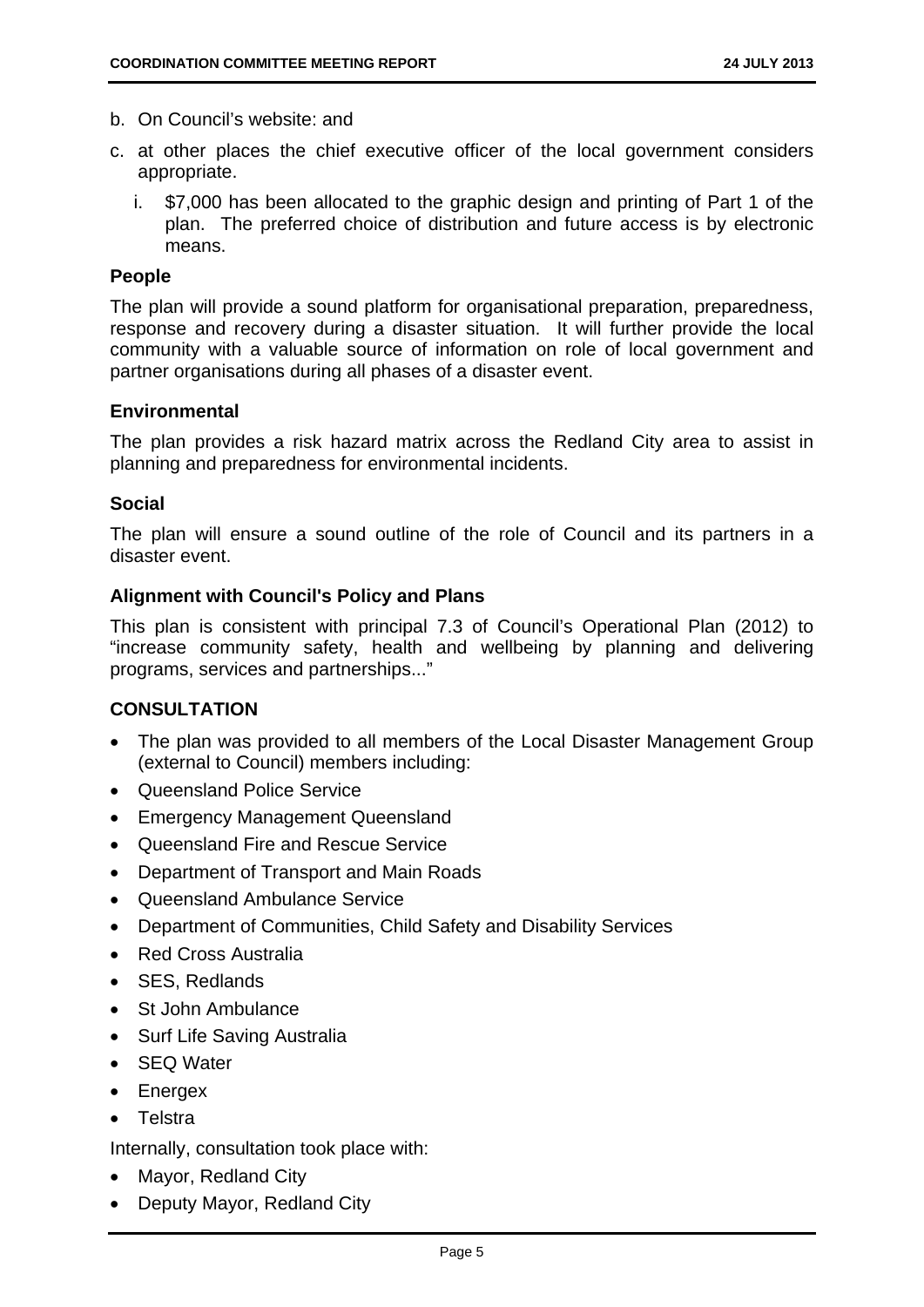- Local Disaster Coordinator/General Manager, Organisational Services
- General Manager, Infrastructure and Operations
- Group Manager, Community and Cultural Services
- Group Manager, City Spaces
- Group Manager, Communications
- Group Manager, Distribution and Treatment
- Service Manager, Strengthening Communities
- Service Manager, WHS and Wellbeing.

#### **OPTIONS**

#### **Option 1**

- 1. That Council approves Part 1 of the Redland City Disaster Management Plan 2013-14;
- 2. That Council notes that Parts 2 and 3 of the Redland City Disaster Management Plan 2013-14 will be delivered on or before the 31 October, 2013 and the 31 March, 2014 respectively; and
- 3. That Council notes that a report on its compliance with The Queensland Flood Commission of Enquiry Final Report (March 2012) will be delivered at or before the final meeting of Council in 2013.

#### **Option 2**

That Council resolve not to accept the Officer's Recommendation.

#### **OFFICER'S/COMMITTEE RECOMMENDATION**

| Moved by:    | <b>Cr A Beard</b>  |
|--------------|--------------------|
| Seconded by: | <b>Cr P Bishop</b> |

**That Council resolve as follows:** 

- **1. That Council approves Part 1 of the Redland City Disaster Management Plan 2013-14;**
- **2. That Council notes that Parts 2 and 3 of the Redland City Disaster Management Plan 2013-14 will be delivered on or before the 31 October, 2013 and the 31 March, 2014 respectively; and**
- **3. That Council notes that a report on its compliance with The Queensland Flood Commission of Enquiry Final Report (March 2012) will be delivered at or before the final meeting of Council in 2013.**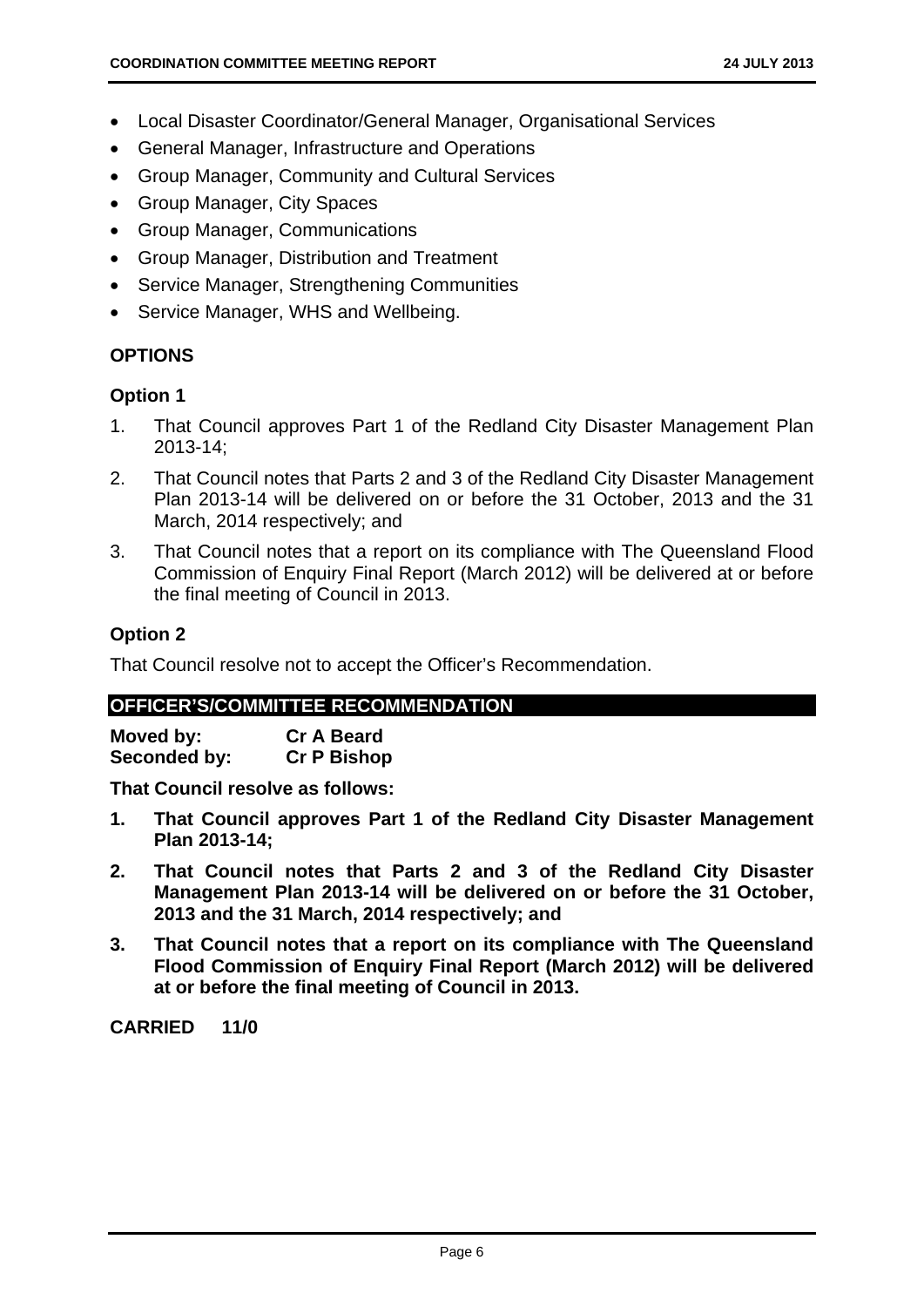#### **6 PORTFOLIO 4 (CR KIM-MAREE HARDMAN)**

#### **COMMERCIAL ENTERPRISES (WATER, WASTE, RPAC ETC)**

#### **6.1 INFRASTRUCTURE & OPERATIONS**

**6.1.1 REDWASTE ANNUAL PERFORMANCE PLAN 2013-2014** 

**Dataworks Filename: WM Reporting – Annual Performance Plans** 

**Attachment: RedWaste Annual Performance Plan 2013-2014**

BUSK

**Responsible/Authorising Officer:** 

**Gary Soutar General Manager Infrastructure & Operations** 

**Author: Robert Walford Service Manager - Waste Operations** 

#### **PURPOSE**

The RedWaste business unit is a commercial business unit (CBU) of Redland City Council (RCC). Section 175(1) of the *Local Government Regulation 2012* (the *Regulation*) states:

*"A local government's operations plan for a local government must include an annual performance plan for each commercial business unit of the local government".*

RedWaste presents its 2013-2014 Annual Performance Plan (APP) for adoption.

#### **BACKGROUND**

Section 175(2) of the *Regulation* states that an APP of a CBU is a document stating the following for the financial year:

- the unit's objectives;
- the nature and extent of the significant business activity the unit is to conduct;
- the unit's financial and non-financial performance targets;
- the nature and extent of the community service obligations (CSOs) the unit must perform;
- the cost of, and funding for, the CSOs;
- the unit's notional capital structure, and treatment of surpluses;
- the unit's proposed major investments;
- the unit's outstanding, and proposed, borrowings;
- the unit's policy on the level and quality of service consumers can expect;
- the delegations necessary to allow the unit to exercise autonomy in its commercial activities;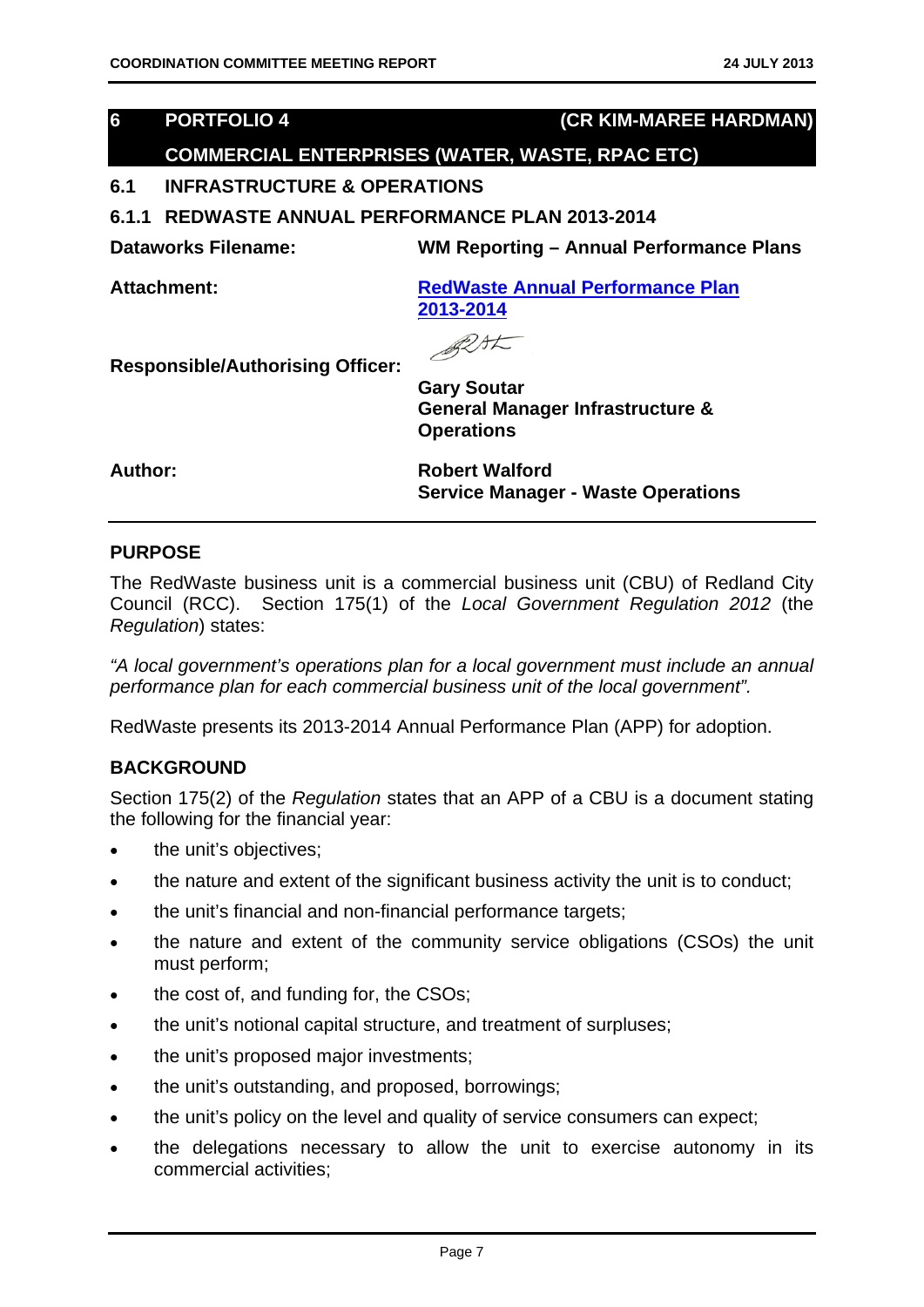the type of information that the unit's reports to the local government must contain.

Following council's adoption of RedWaste's 2013-2014 fees and charges, RedWaste now presents its 2013-2014 annual performance plan for adoption.

#### **ISSUES**

The APP must be included in council's operational plan to meet the legislative requirements of the *Local Government Act* and *Regulations*.

#### **STRATEGIC IMPLICATIONS**

The 2013-2014 RedWaste APP sets out the strategic context which governs the performance and operations of the RedWaste CBU including operational and financial key performance indicators.

#### **Legislative Requirements**

The 2013-2014 RedWaste APP has been developed to satisfy legislative requirements of a CBU, specifically section 175(1) of the *Regulation*.

#### **Risk Management**

There are no risk management implications for council as a result of this report.

#### **Financial**

There are no financial implications for council as a result of this report. All business activities are included in the 2013-2014 RedWaste annual budget, and are included in the operating statement.

#### **People**

Nil impact expected as the purpose of this report is to propose the RedWaste APP for the 2013-2014 financial year in accordance with the legislative requirements.

#### **Environmental**

Nil impact expected as the purpose of this report is to propose the RedWaste APP for the 2013-2014 financial year in accordance with the legislative requirements.

#### **Social**

Nil impact expected as the purpose of this report is to propose the RedWaste APP for the 2013-2014 financial year in accordance with the legislative requirements.

#### **Alignment with Council's Policy and Plans**

The 2013-2014 RedWaste APP aligns to council's corporate plan:

#### **2. Green Living**

Our green living choices will improve our quality of life and our children's lives, through our sustainable and energy efficient use of resources, transport and infrastructure, and our well-informed responses to risks such as climate change.

2.1 Achieve sustainability through strong leadership and innovation, and by effective planning and managing our service, assets and resources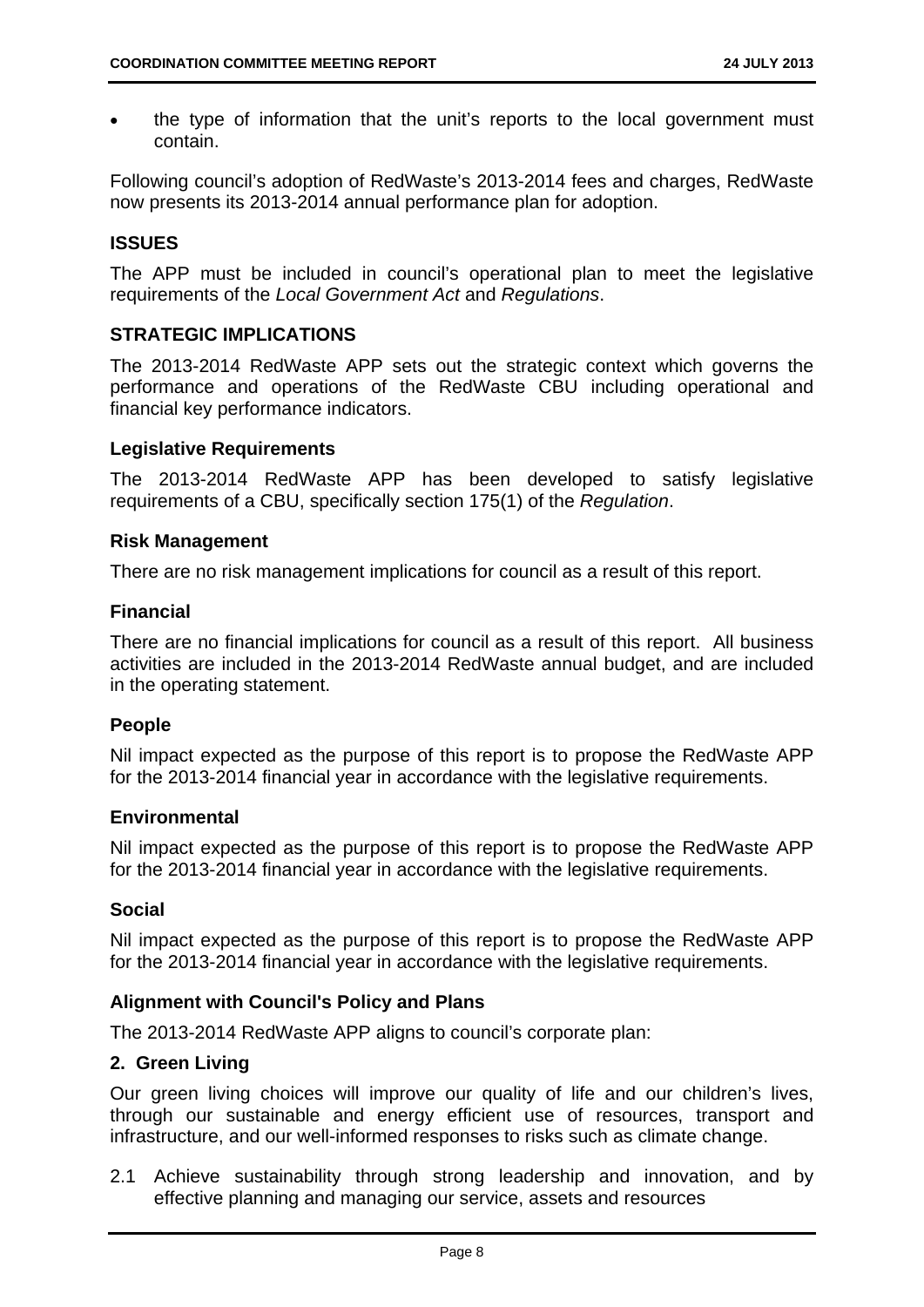2.2 implement council's waste management strategy by applying best practice principles in pricing, public awareness, resource management, recycling and recovery.

#### **CONSULTATION**

Consultation has occurred with:

- General Manager Infrastructure & Operations;
- Group Manager Water & Waste Operations;
- Service Manager RedWaste;
- Principal Waste Planner, Water & Waste Infrastructure;
- Senior Accountant Commercial Businesses.

#### **OPTIONS**

To accept RedWaste's 2013-2014 Annual Performance Plan as presented in the attachment.

#### **OFFICER'S/COMMITTEE RECOMMENDATION**

**Moved by: Cr K Hardman Seconded by: Cr J Talty** 

**That Council resolve to approve RedWaste's 2013-2014 Annual Performance Plan as presented in the attachment.**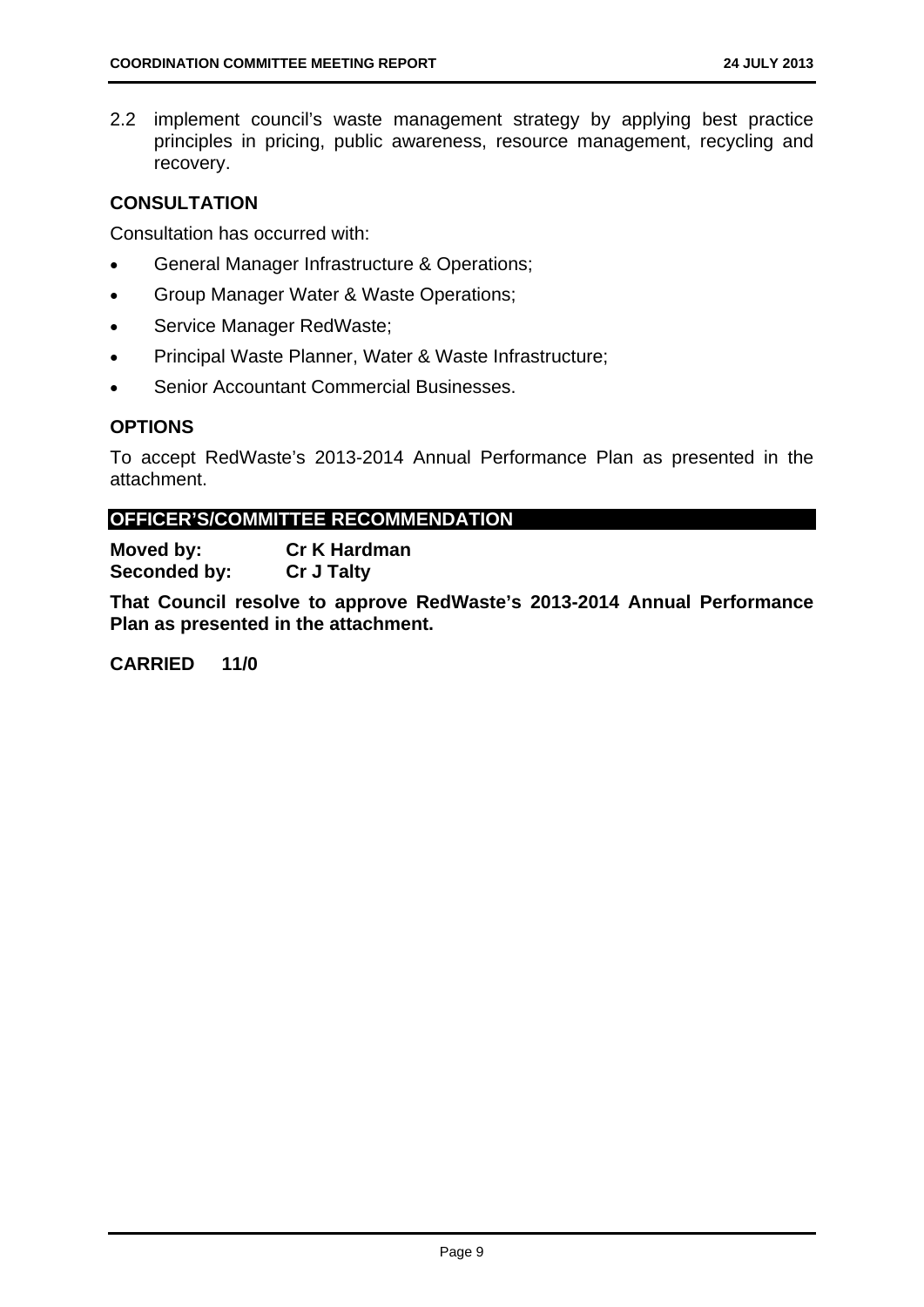#### **6.1.2 REDLAND WATER ANNUAL PERFORMANCE PLAN 2013-2014**

**Dataworks Filename: WS Reporting – WS Annual Performance Plans WW Reporting – WW Annual Performance Plans** 

**Attachment: Redland Water Annual Performance Plan 2013 2014**

BUSK

**Responsible/Authorising Officer:** 

**Gary Soutar General Manager Infrastructure & Operations** 

**Author: Shelley Thompson PA to General Manager Infrastructure & Operations** 

#### **PURPOSE**

The purpose of this report is for council to adopt Redland Water's annual performance plan (APP) for 2013-2014 to meet the requirement of the *Local Government Regulation 2012.* 

#### **BACKGROUND**

Redland Water (RW) is a commercial business unit (CBU) of Redland City Council (RCC).

Section 175 of the *Local Government Regulation 2012* states:

 a local government's operational plan for the financial year must include an annual performance plan for each commercial business unit.

It also states that an APP for a CBU is a document containing the following for the financial year:

- a) the unit's objectives;
- b) the nature and extent of the significant business the commercial business unit is to conduct;
- c) the unit's financial and non-financial performance targets;
- d) the nature and extent of the community service obligations (CSOs) the unit must perform;
- e) the cost of, and funding for, the CSOs;
- f) the unit's notional capital structure, and treatment of surpluses;
- g) the unit's proposed major investments;
- h) the unit's outstanding and proposed borrowings;
- i) the unit's policy on the level and quality of services consumers can expect;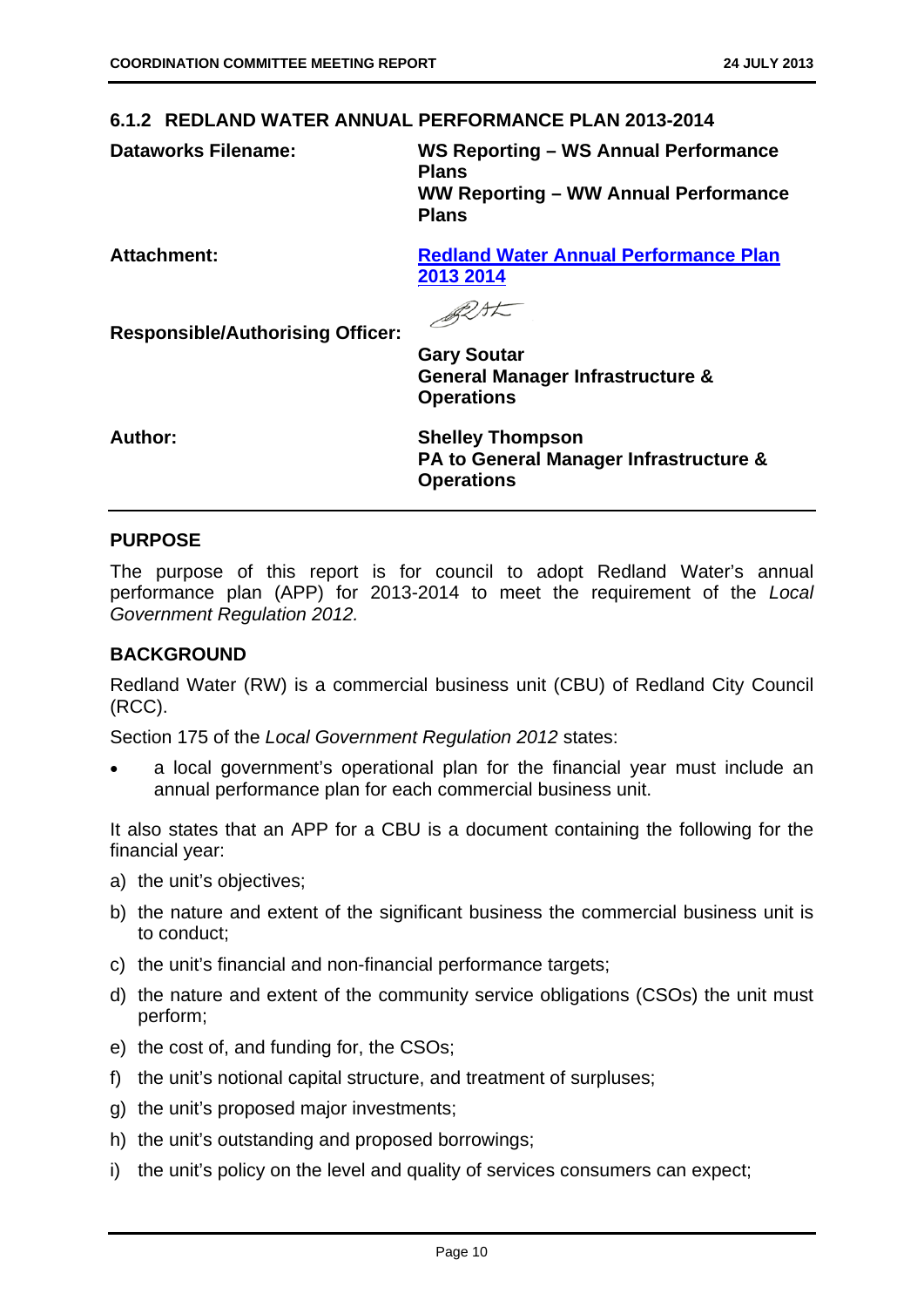- j) the delegations necessary to allow the unit to exercise autonomy in its commercial activities;
- k) the type of information that the unit's reports to the local government must contain.

#### **ISSUES**

**RW has conducted a review of its annual performance plan for the 2013-2014** financial year and this is now presented for adoption.

It is recommended that the annual performance plan be adopted.

#### **STRATEGIC IMPLICATIONS**

#### **Legislative Requirements**

Section 175 of the *Local Government Regulation 2012* states:

 a local government's operational plan for the financial year must include an annual performance plan for each commercial business unit.

#### **Risk Management**

Not applicable.

#### **Financial**

Not applicable.

#### **People**

Not applicable.

#### **Environmental**

Not applicable.

#### **Social**

Not applicable.

#### **Alignment with Council's Policy and Plans**

This report aligns with council's corporate plan ensuring council's existing infrastructure assets are managed to ensure current service standards are maintained or improved.

#### **CONSULTATION**

Consultation has occurred between the General Manager Infrastructure & Operations, the Group Manager Water & Waste Operations and the Group Manager Water & Waste Infrastructure.

#### **OPTIONS**

- 1. To adopt the Redland Water Annual Performance Plan for Water & Wastewater Services for 2013-2014 as attached.
- 2. To adopt the Redland Water Annual Performance Plan for Water & Wastewater services for 2013-2014 with amendments.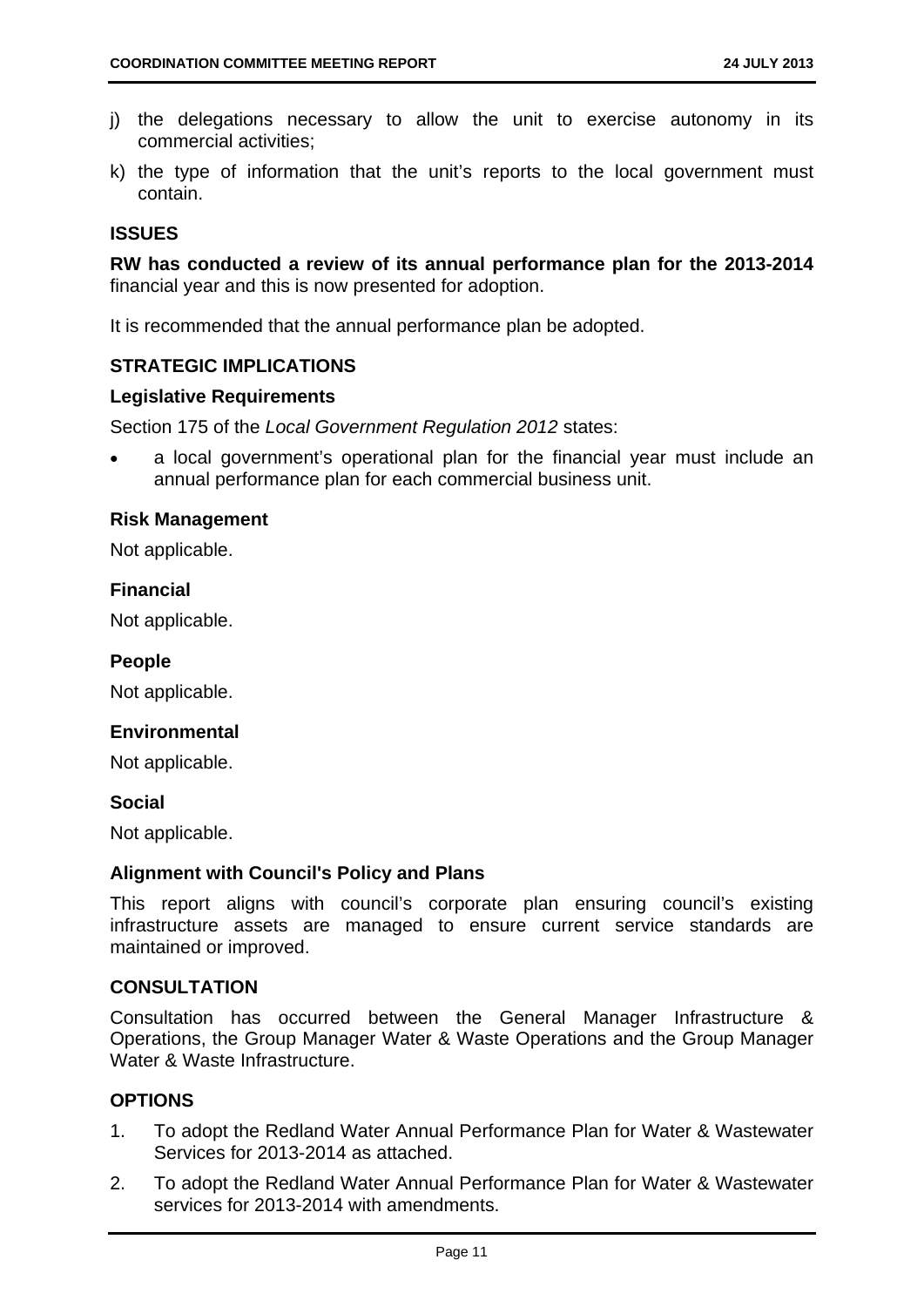#### **OFFICER'S/COMMITTEE RECOMMENDATION**

**Moved by: Cr K Hardman Seconded by: Cr L Hewlett** 

**That Council resolve to adopt the Redland Water Annual Performance Plan for Water & Wastewater Services for 2013-2014 as attached.**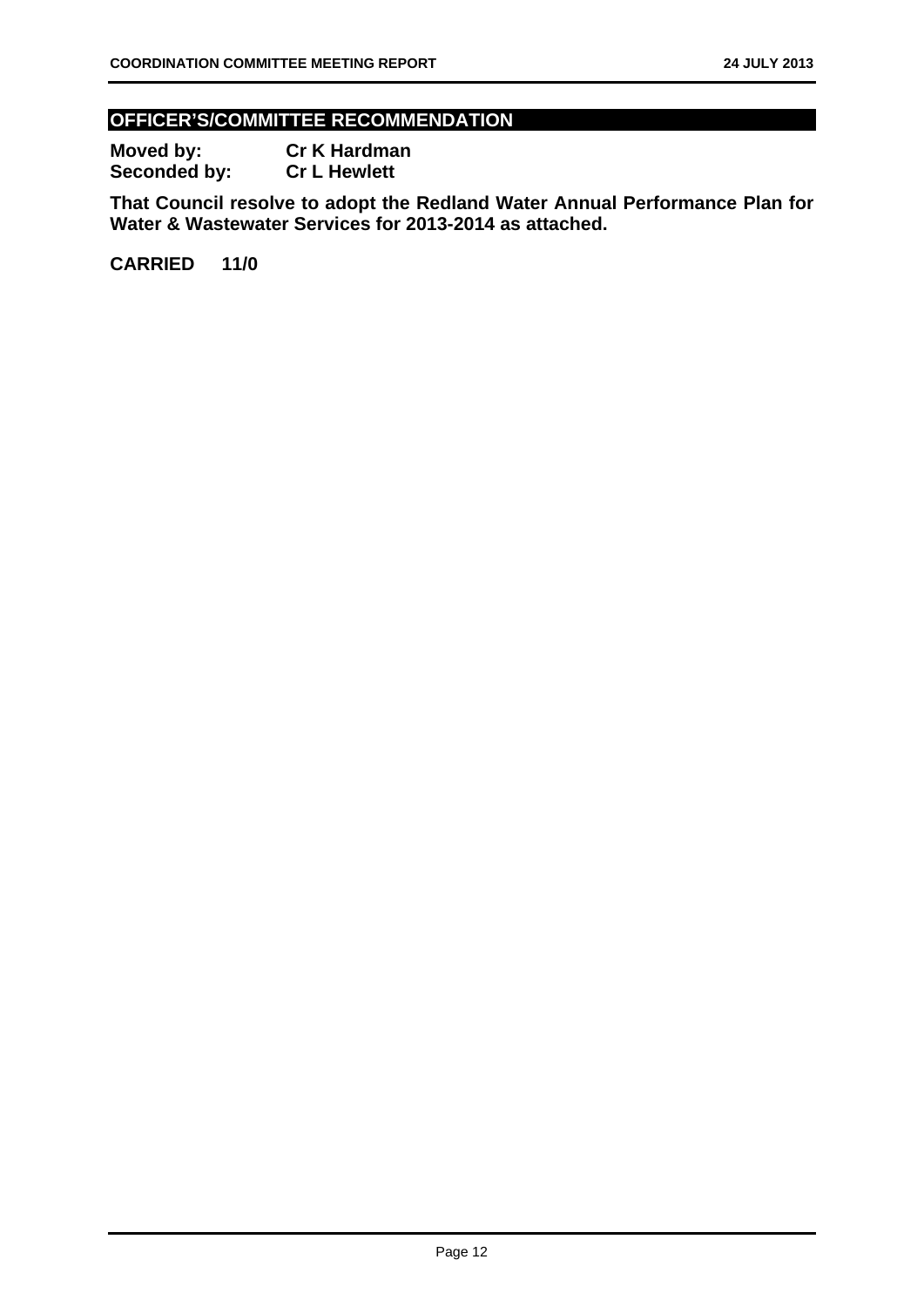#### **6.1.3 WATER AND SEWERAGE CONSTRUCTION PANEL**

#### **Dataworks Filename: WW Planning - Reticulation - Rising Mains**



**Responsible/Authorising Officer:** 

**Gary Soutar General Manager Infrastructure & Operations** 

**Author: Bradley Taylor Group Manager Water & Waste Infrastructure** 

#### **PURPOSE**

The purpose of this report is to seek Council's approval to adopt a tender consideration plan in accordance with the *section 228 of the Local Government Regulation 2012* for the formation of a construction panel for procurement of the water and sewerage projects that have been provided with budget in the current 13/14 financial year as well as 14/15 financial year. The projects within the 13/14 financial year are:

- backlog fire flow augmentation capital cost \$810,355;
- Kinross Rd MPA network upgrade capital cost \$471,011;
- Dunwich gravity sewers capital cost \$1,130,000;
- pump station 6 upgrade capital cost \$3,930,560.

#### **BACKGROUND**

Redland Water (RW) has a number of water and sewerage pipeline and civil works projects that need to be completed within the financial year. In order to ensure that none of the projects is delayed due to protracted procurement advertising and assessment timeframes, it is considered prudent that a more efficient and effective project delivery mechanism is utilised.

It is considered that the most appropriate project delivery mechanism is to develop a prequalified panel of contractors which will be able to provide tendered lump sums for each scope of works they are offered to prepare a price on. RW will then be able to make an assessment against each tendered amount and then provide a recommendation to the Chief Executive Officer (CEO) for acceptance. This delivery mechanism was used to great success on the recent south-east Thornlands sewer project and provided a project that was finished well ahead of third party consultant's expectations and significantly under their budget estimates.

The construction panel delivery mechanism also provides Council with additional surety that the contractors understand and develop familiarity with our safe work requirements and philosophies.

There are also opportunities to obtain direction on the designs prior to formal tendering (provided all of the construction panel are involved). This process is known in the industry as early contractor intervention (ECI). ECI enables any risks or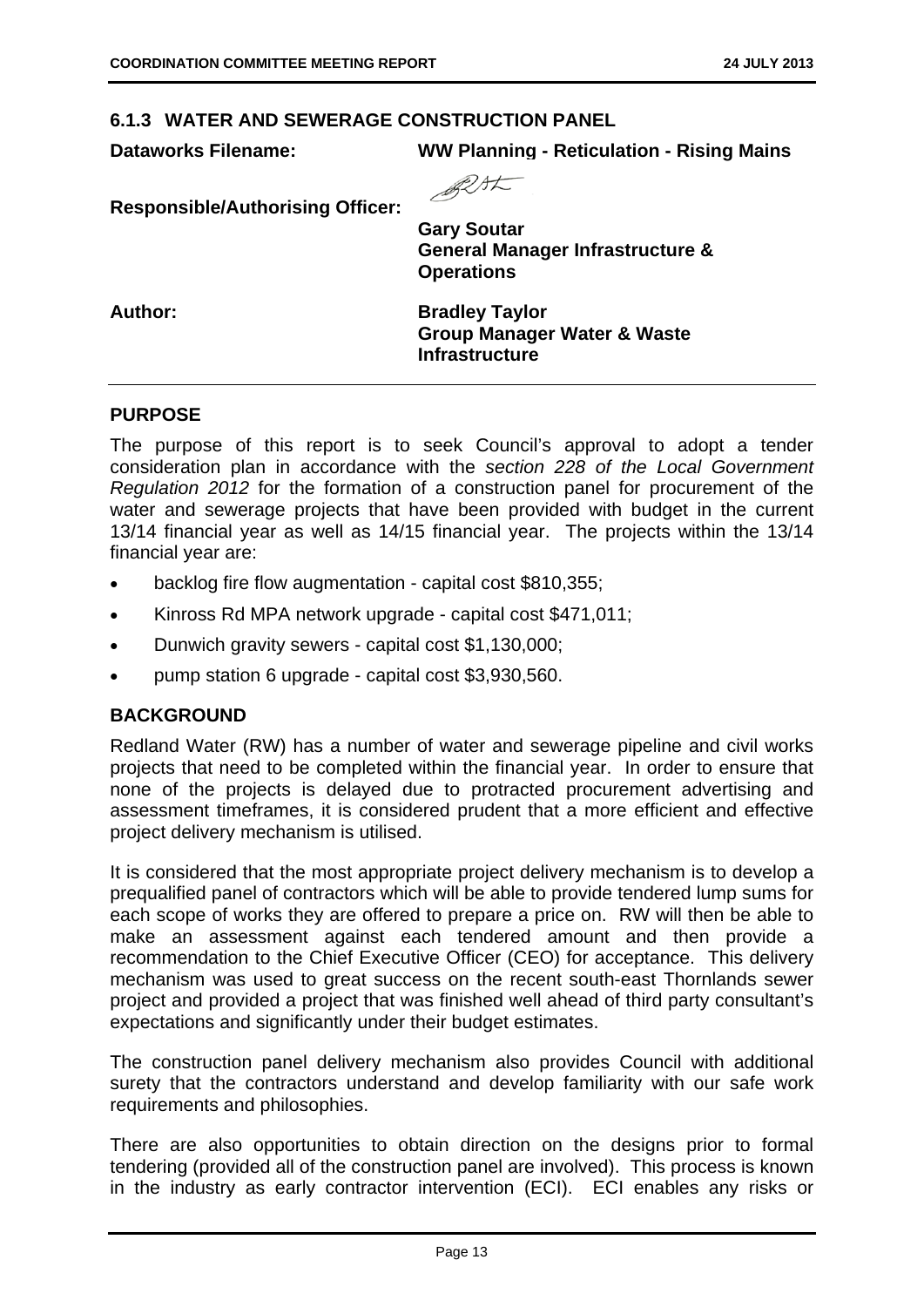constraints to design outcomes to be improved before the job starts and in many cases avoids expensive variation claims.

It is envisaged that the tender consideration plan will save Council time and money as it will enable Council to carry out one detailed tender review in respect to obtaining a panel of contractors that are shown to be skilled and experienced and also comply with Redland City Council's (RCC's) stringent safety and quality requirements. It is envisaged that a minimum of 3 contractors will be nominated to form the construction panel.

#### **ISSUES**

A resolution is sought from Council in accordance with section 228 of the *Local Government Regulation 2012* to:

- adopt a tender consideration plan for construction of the water and sewerage projects that have been provided with budget in the current 13/14 financial year as well as 14/15 financial year. The nominated projects within the 13/14 financial year are:
	- backlog fire flow augmentation capital cost \$810,355;
	- Kinross Road MPA network upgrade capital cost \$471,011;
	- Dunwich gravity sewers capital cost \$1,130,000;
	- pump station 6 upgrade capital cost \$3,930,560.
- commence an EOI for the formation of a construction panel and eventual acceptance of tendered lump sum prices based on final detailed designs of the nominated capital works projects;
- provide the CEO or his nominated delegate with delegated authority to accept tendered prices on nominated projects;
- provide the CEO with delegated authority to add additional approved projects that they may arise throughout 13/14 and 14/15 financial years.

The objective of the tender consideration plan is to ensure that these projects are completed on time (prior to the end of the 2013/2014 financial year) and within budget. In addition, approved 14/15 financial year water and sewerage projects could also be carried out by this procurement mechanism.

The objectives of this plan will be achieved by:

- engaging consultants to complete the detailed designs and any necessary technical investigations of the projects under the Local Buy/RCC panel arrangements;
- commencing an expression of interest (EOI) in accordance with section 228 of the *Local Government Regulation 2012* for the construction components of the projects;
- providing designs for quotation to approved EOI panel contractors;
- CEO to award contracts to successful EOI panel contractors.

Undertaking full tender preparation, advertisement, assessment and award of individual projects will not permit all projects to be developed within the financial year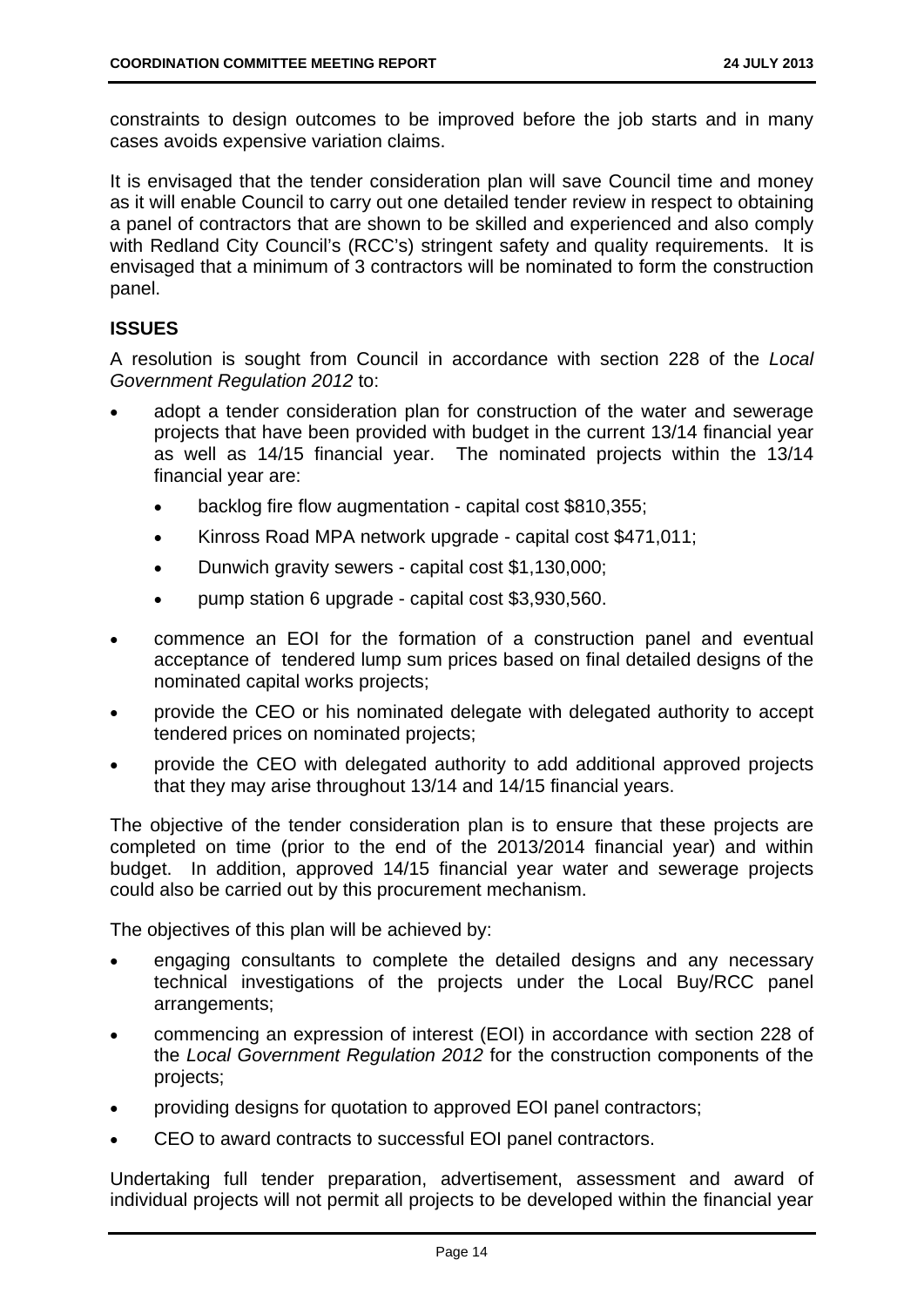and will also require additional resources to manage the individual processes. A smarter and more efficient delivery mechanism is required.

#### **STRATEGIC IMPLICATIONS**

#### **Legislative Requirements**

Council is able to adopt a tender consideration plan in accordance with section 228 of the *Local Government Regulation 2012*.

#### **Risk Management**

There are no risk management implications.

#### **Financial**

There are no financial implications impacting Council as a result of this report.

#### **People**

There are no implications on staff if the recommendations of this report are adopted.

#### **Environmental**

There are no implications.

#### **Social**

There are no implications.

#### **Alignment with Council's Policy and Plans**

This report is in line with Council's Procurement Policy and legislative requirements.

#### **CONSULTATION**

Consultation in this process has included the following:

- General Manager Infrastructure & Operations;
- **Service Manager Procurement Operations;**
- Group Manager Water & Waste Infrastructure;
- Senior Procurement Officer.

#### **OPTIONS**

#### **Option 1**

- 1. Adopt a tender consideration plan in accordance with section 228 of the *Local Government Regulation 2012* for construction of water and sewerage projects that have been provided with budget in the current 13/14 financial year as well as 14/15 financial year. The nominated projects within the 13/14 financial year are:
	- backlog fire flow augmentation capital cost \$810,355;
	- Kinross Road MPA network upgrade capital cost \$471,011;
	- Dunwich gravity sewers capital cost \$1,130,000;
	- pump station 6 upgrade capital cost \$3,930,560;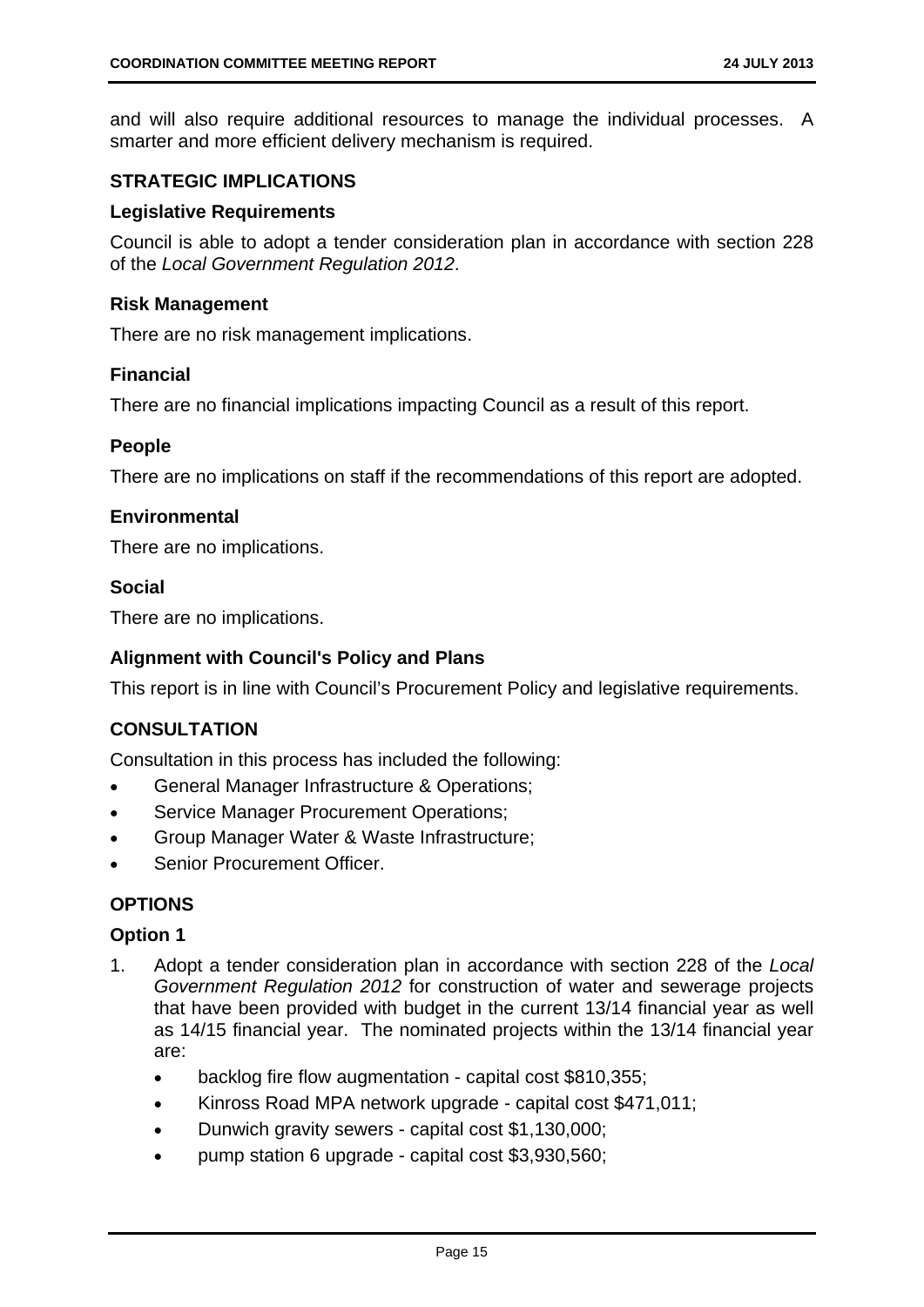- 2. Commence an EOI for the formation of a construction panel and eventual acceptance of tendered lump sum prices based on final detailed designs of the nominated capital works projects.
- 3. Provide the CEO or his nominated delegate with delegated authority to accept tendered prices on nominated projects. The use of delegated authority is justified for the purpose of meeting budget timeframes.
- 4. Provide the CEO with delegated authority to add additional approved projects to the construction panel as they may arise throughout 13/14 and 14/15 financial years.
- 5. To commence an expression of interest, in accordance with section 228 of the *Local Government Regulation 2012* for the formation of a construction panel to complete the nominated projects.

#### **Option 2**

Not adopt a tender consideration plan for the water and sewerage projects.

#### **OFFICER'S/COMMITTEE RECOMMENDATION**

| Moved by:    | <b>Cr K Hardman</b> |
|--------------|---------------------|
| Seconded by: | <b>Cr P Gleeson</b> |

**That Council resolve to:** 

- **1. Adopt a tender consideration plan in accordance with section 228 of the**  *Local Government Regulation 2012* **for construction of water and sewerage projects that have been provided with budget in the current 13/14 financial year as well as 14/15 financial year. The nominated projects within the 13/14 financial year are:** 
	- **backlog fire flow augmentation capital cost \$810,355;**
	- **Kinross Road MPA network upgrade capital cost \$471,011;**
	- **Dunwich gravity sewers capital cost \$1,130,000;**
	- **pump station 6 upgrade capital cost \$3,930,560;**
- **2. Commence an EOI for the formation of a construction panel and eventual acceptance of tendered lump sum prices based on final detailed designs of the nominated capital works projects;**
- **3. Provide the Chief Executive Officer or his nominated delegate with delegated authority to accept tendered prices on nominated projects. The use of delegated authority is justified for the purpose of meeting budget timeframes;**
- **4. Provide the Chief Executive Officer with delegated authority to add additional Council-resolved projects to the construction panel as they may arise throughout 13/14 and 14/15 financial years; and**
- **5. To commence an expression of interest, in accordance with section 228 of the** *Local Government Regulation 2012* **for the formation of a construction panel to complete the nominated projects.**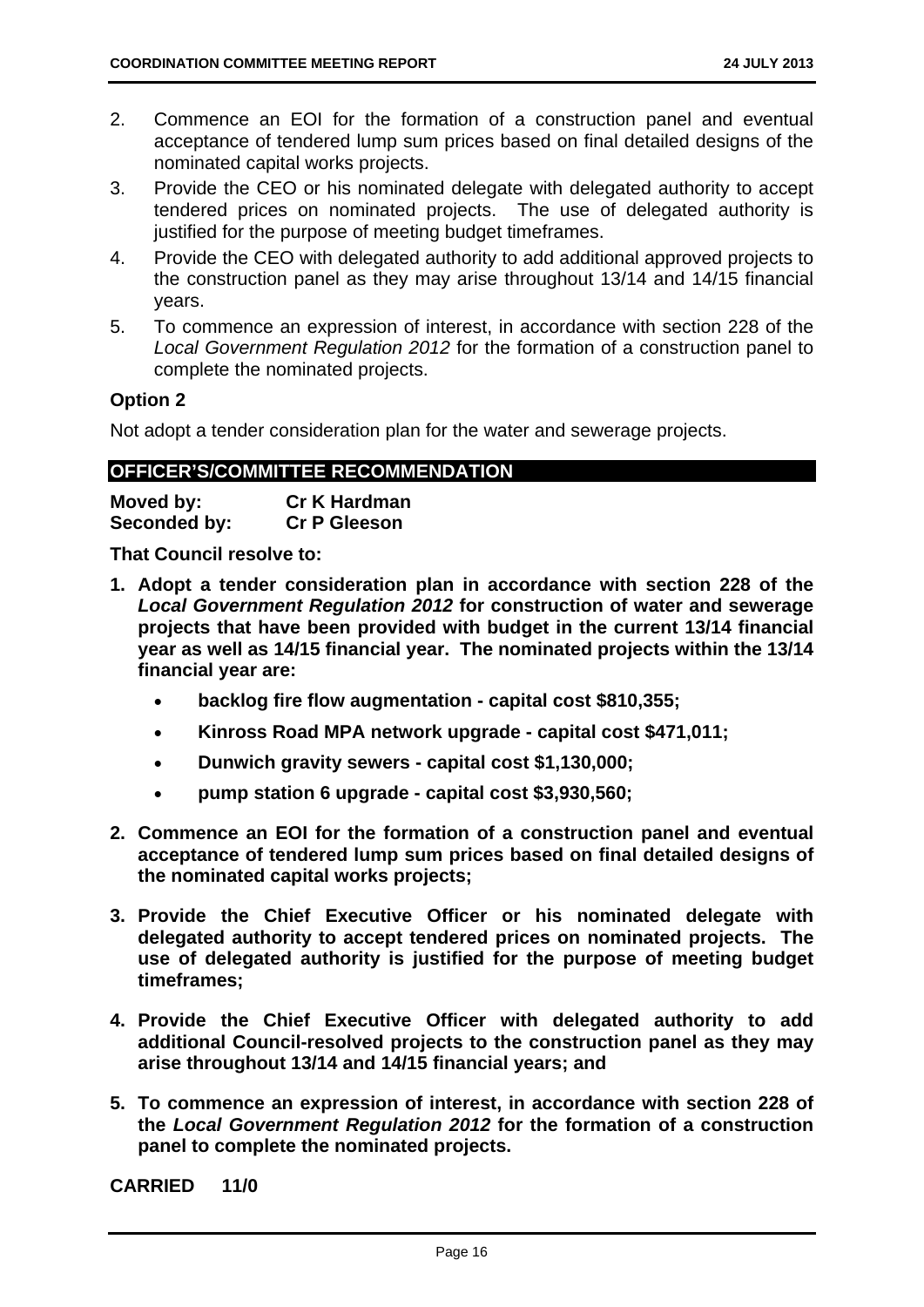## **7 PORTFOLIO 6 (CR MARK EDWARDS) CORPORATE SERVICES 7.1 OFFICE OF CEO 7.1.1 INTERIM JUNE 2013 MONTHLY FINANCIAL REPORTS Dataworks File Name: FM Monthly Reports to Committee Attachment: Monthly Financial Report June 2013 (Interim) Authorising Officer: Bill Lyon Chief Executive Officer Responsible Officer: Gavin Holdway Chief Financial Officer Author: Deborah Corbett-Hall Service Manager Business and Commercial Finance**

#### **PURPOSE**

The purpose is to present the Interim June 2013 Monthly Financial Performance Report to Council and explain the content and analysis of the report. Section 204(2) of the *Local Government Regulation 2012* requires the Chief Executive Officer of a local government to present statements of its accounts to the local government.

#### **BACKGROUND**

The Corporate Plan contains a strategic priority to support the organisation's capacity to deliver services to the community by building a skilled, motivated and continually learning workforce, ensuring assets and finances are well managed, corporate knowledge is captured and used to best advantage, and that services are marketed and communicated effectively. This is the last monthly report for the 2012/2013 financial year and does not include the final accruals and deferrals for the financial year. The end of year accounts finalisation is currently underway and as per previous years, some significant movement is expected in the expenditure as council colleagues finalise the invoices and other accruals for 2012/2013.

#### **ISSUES**

#### *New Organisational Structure*

Please refer to the attached Monthly Financial Performance Report and associated commentary. Of particular note, a new organisational structure commenced on 8 April 2013 and was finalised effective 4 June 2013. Financial Services has worked closely with the organisation to update the structure in the financial management system for commencement of the reporting to the new structure formally as of 1 July 2013.

It has previously been agreed that the remaining monthly reports in the 2012/2013 financial year will continue to provide departmental breakdown information as per the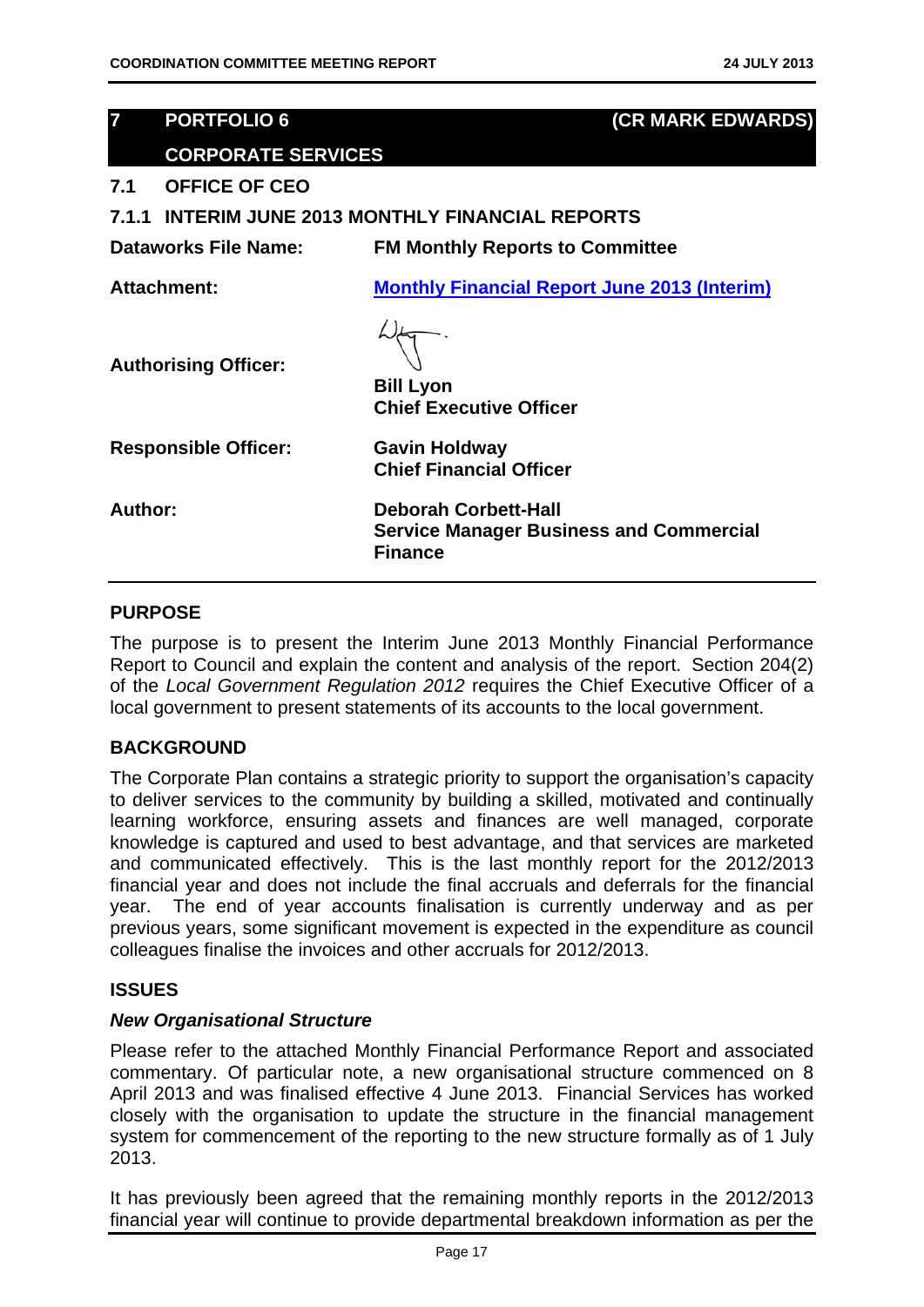departmental structure prior to 8 April 2013. The new structure will be reflected in the financial reports commencing in the 2013/2014 financial year and these reports will also align to the statement of comprehensive income that was adopted as part of the 2013/2014 budget publication.

#### *Interim External Audit*

Financial Services prepared a set of interim/shell statements for the 2012/2013 financial year as at 31 March 2013. These were viewed by Council's external auditors as part of the interim visit which officially ended on 5 June 2013 with further work being conducted in the background. Council is awaiting formal feedback on its interim statements with respect to accounting treatments and methodologies and is working closely with the external auditors to ensure the end of year accounts finalisation is completed in the most efficient and effective manner.

#### **STRATEGIC IMPLICATIONS**

Council annually adopts key financial stability and sustainability ratios as part of its annual operation plan and budget.

The following adopted 2012/2013 Key Financial Stability and Sustainability Ratios were either achieved or favourably exceeded by Council as at the end of June 2013, noting the interim figures for June 2013 are prior to the end of year accounts finalisation:

- Level of dependence on general rate revenue;
- Ability to pay our bills current ratio;
- Ability to repay our debt debt servicing ratio;
- Cash balance:
- Cash balances cash capacity in months;
- Longer term financial stability debt to asset ratio;
- Net financial liabilities;
- Interest cover ratio; and
- Asset consumption ratio.

The following indicators were outside of Council's target range for June 2013:

- Operating performance; and
- Operating surplus ratio.

As advised in the adopted 2012/2013 Operational Plan and Budget, the operating performance and surplus ratios will generally be unfavourable until 2013/2014 when Council is forecast to achieve an operating surplus position. However, because the operating performance ratio calculation incorporates net cash flow and cash operating revenue, the target can at times be achieved in the month which the rates levy falls due; noting that this has not occurred for June 2013.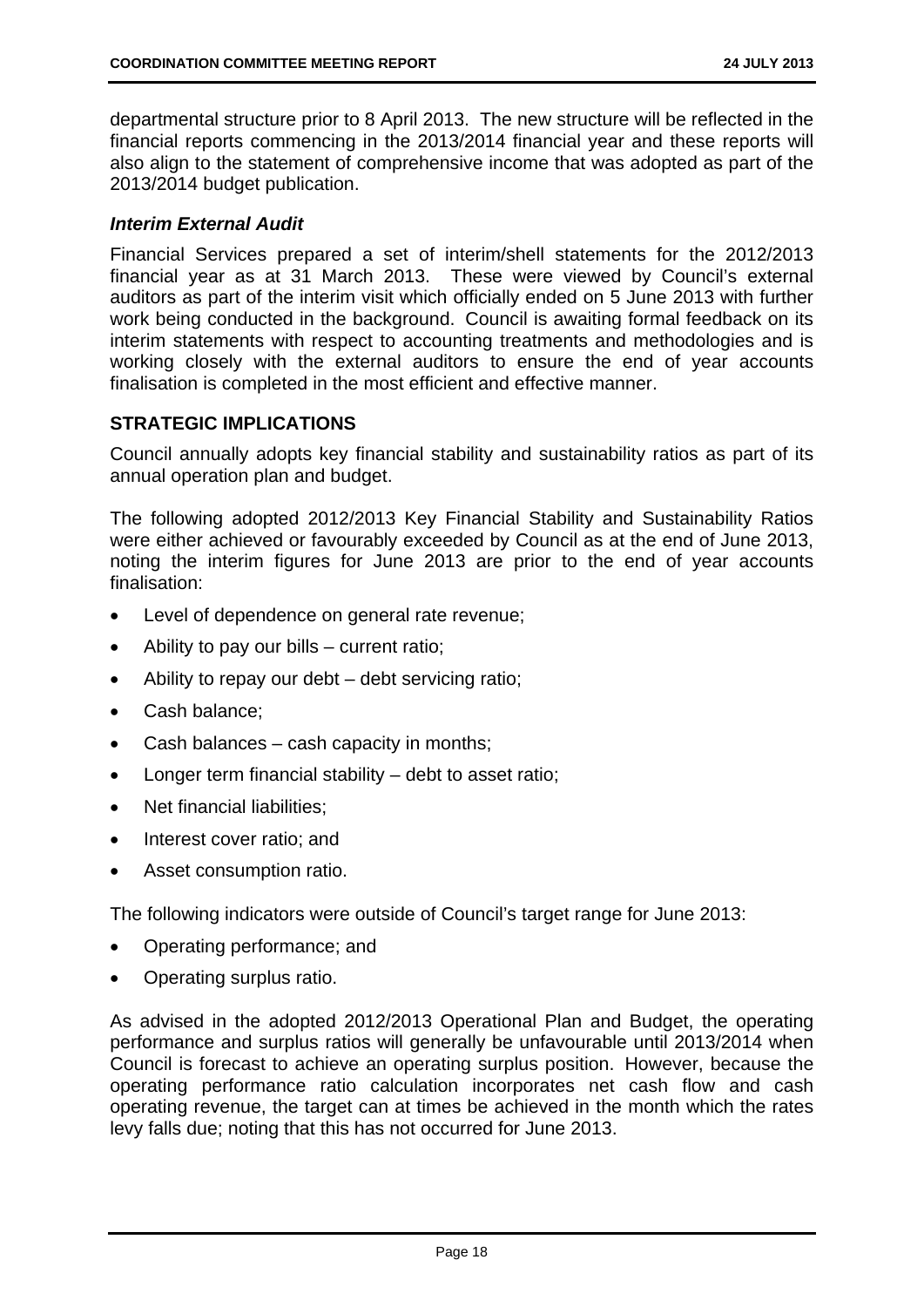#### **Legislative Requirements**

Section 204(2) of the Local Government Regulation 2012 requires the Chief Executive Officer to present the financial report to a monthly meeting. The interim June 2013 financials are presented in accordance with the legislative requirement although movement is anticipated over the coming weeks as the organisation finalises the end of year performance and position in accordance with the Australian Accounting Standards.

#### **Risk Management**

Trends have been noted by the Executive Leadership Group and relevant officers who can provide further clarification and advise around actual to budget variances.

#### **Financial**

There are no direct financial impacts to Council resulting from this report; however it provides an indication of financial outcomes at the end of June 2013. Of note, the attached report does not include the end of year accruals and deferrals and the June report should be taken as an interim position until the finalisation of the end of year accounts. As per previous years, significant movement is expected, particularly in expenditure due to the completion of accruals and deferrals post 30 June 2013.

#### **People**

Nil impact expected as the purpose of the attached report is to provide financial information to Council based upon actual versus budgeted financial activity.

#### **Environmental**

Nil impact expected as the purpose of the attached report is to provide financial information to Council based upon actual versus budgeted financial activity.

#### **Social**

Nil impact expected as the purpose of the attached report is to provide financial information to Council based upon actual versus budgeted financial activity.

#### **Alignment with Council's Policy and Plans**

This report has a relationship with the following items of the Corporate Plan:

#### **8. Inclusive and ethical governance**

Deep engagement, quality leadership at all levels, transparent and accountable democratic processes and a spirit of partnership between the community and Council will enrich residents' participation in local decision making to achieve the community's Redlands 2030 vision and goals

- 8.7 Ensure Council resource allocation is sustainable and delivers on Council and community priorities
- 8.8 Provide clear information to citizens about how rates, fees and charges are set and how Council intends to finance the delivery of the Community Plan and Corporate Plan

#### **CONSULTATION**

Consultation has taken place amongst Council departmental officers, Financial Services Group Officers and the Executive Leadership Group.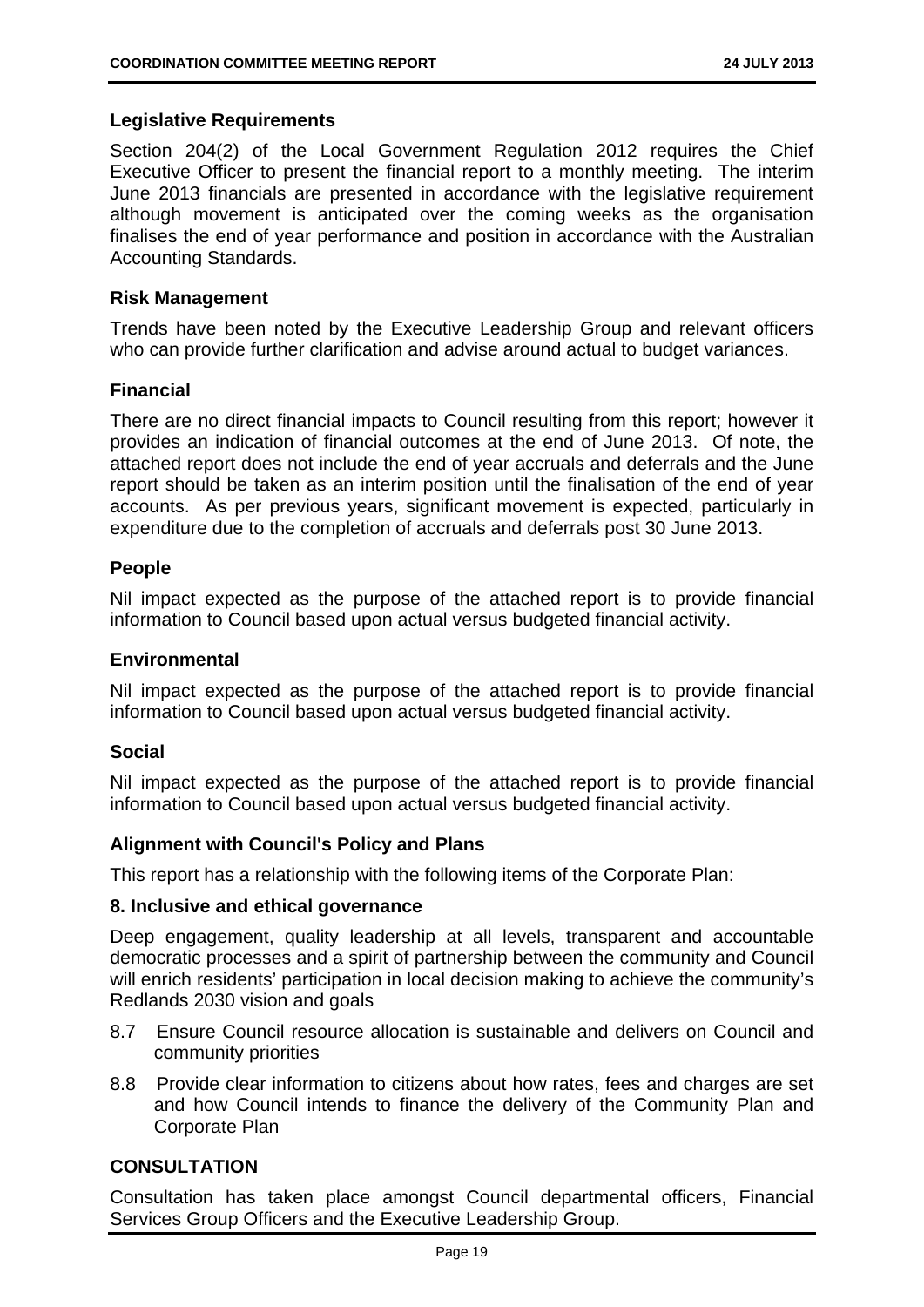#### **OPTIONS**

- 1. That Council resolve to note the End of Month Financial Reports for Interim June 2013 and explanations as presented in the attached Monthly Financial Performance Report.
- 2. That Council requests additional information.

#### **OFFICER'S/COMMITTEE RECOMMENDATION**

| Moved by:    | <b>Cr M Edwards</b> |
|--------------|---------------------|
| Seconded by: | <b>Cr P Gleeson</b> |

**Council resolve to note the End of Month Financial Reports for Interim June 2013 and explanations as presented in the attached Monthly Financial Performance Report.**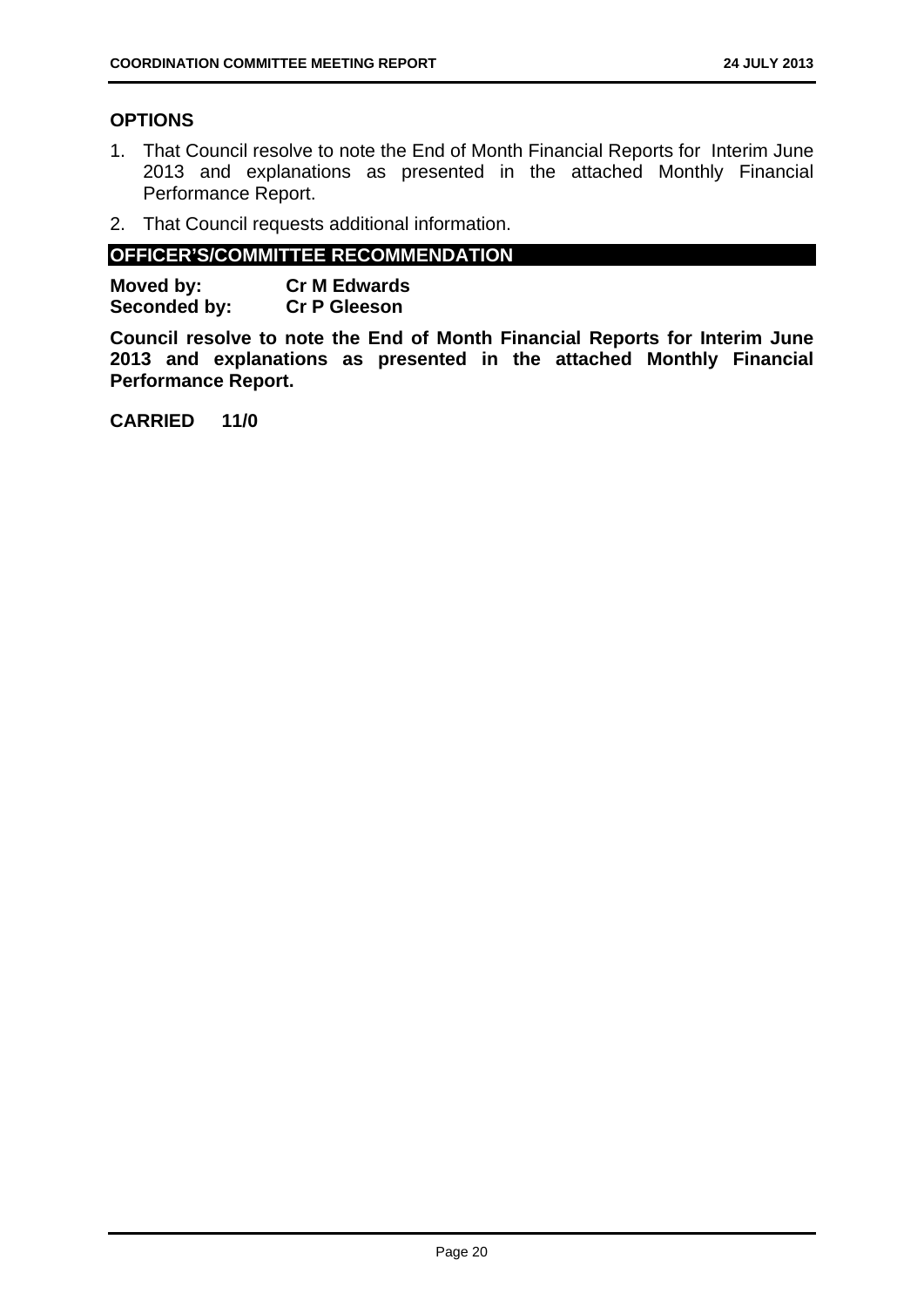#### **7.2 ORGANISATIONAL SERVICES**

#### **7.2.1 REPORT OF THE AUDIT COMMITTEE MEETING**

**Dataworks Filename: GOV Audit Committee** 

**Attachment: Minutes Audit Committee 25 June 2013**

**Responsible/Authorising Officer:** 

Raynon

**Nick Clarke General Manager Organisational Services** 

**Author: Siggy Covill Group Manager Internal Audit** 

#### **PURPOSE**

The purpose of this report is to present the minutes of the Audit Committee meeting on 25 June 2013 to Council for adoption in accordance with Section 211 of the *Local Government Regulation 2012*.

#### **BACKGROUND**

The primary objective of the Audit Committee is to assist Council in fulfilling its corporate governance role and oversight of financial measurement and reporting responsibilities imposed under the *Local Government Act 2009,* the *Financial Accountability Act 2009* and other relevant legislation.

To fulfil this objective and in order to enhance the ability of Councillors to discharge their legal responsibility, it is necessary that a written report is presented to Council as soon as practicable after a meeting of the Audit Committee about the matters reviewed at the meeting and the committee's recommendations about these matters.

#### **ISSUES**

Please refer to the attached Minutes of the Audit Committee meeting held on 25 June 2013.

#### **STRATEGIC IMPLICATIONS**

#### **Legislative Requirements**

Requirements from the *Local Government Act 2009,* the *Local Government Regulation 2012* and the *Financial Accountability Act 2009* have been taken into account during the preparation of this report.

#### **Risk Management**

There are no opportunities or risks for Council resulting from this report.

#### **Financial**

There are no financial implications impacting Council as a result of this report.

#### **People**

There are no implications on people as a result of this report.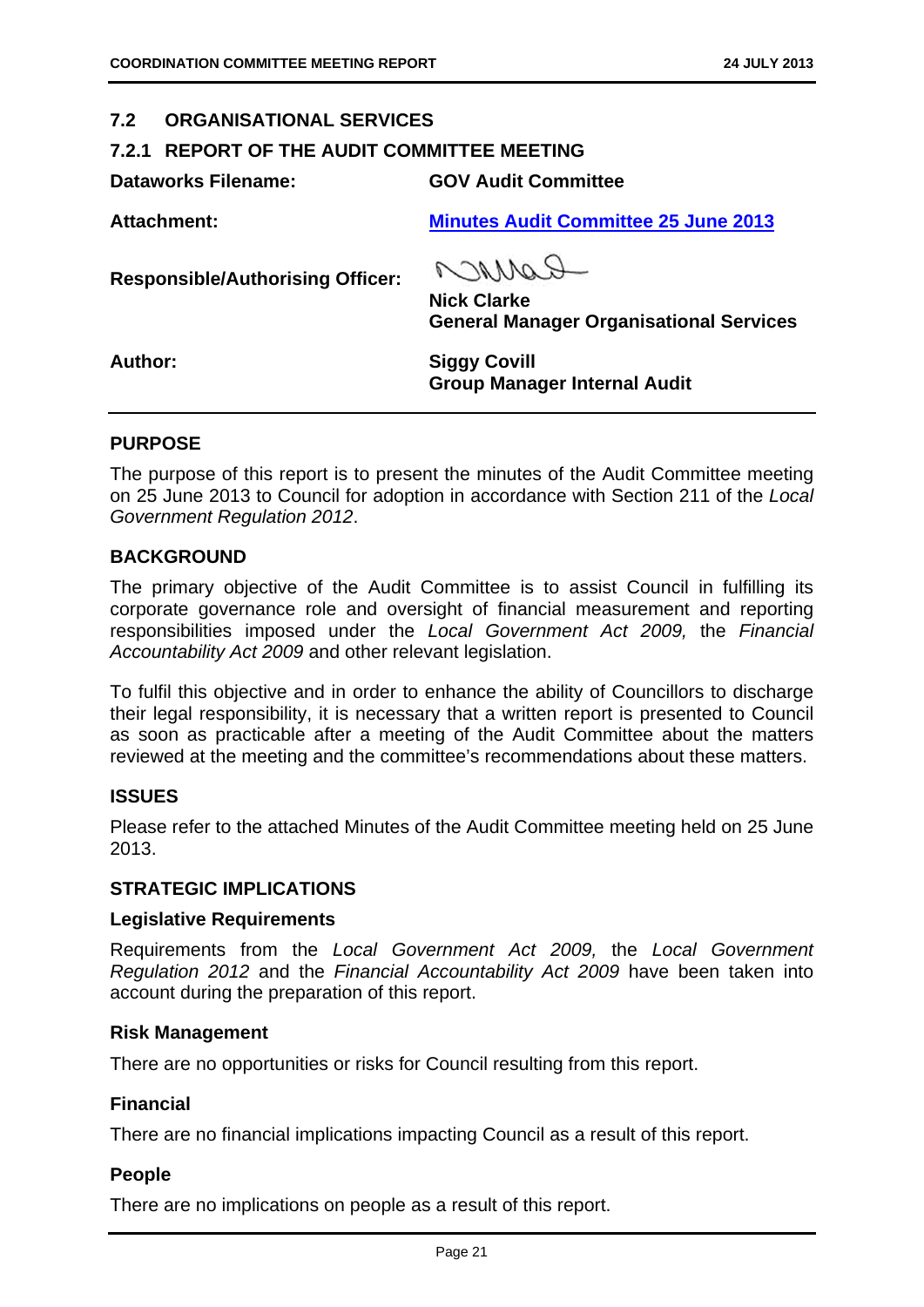#### **Environmental**

There are no environmental implications resulting from this report.

#### **Social**

There are no social implications as a result of this report.

#### **ALIGNMENT WITH COUNCIL'S POLICY AND PLANS**

#### **Relationship to Corporate Plan: 8. Inclusive and ethical governance**

Deep engagement, quality leadership at all levels, transparent and accountable democratic processes and a spirit of partnership between the community and Council will enrich residents' participation in local decision making to achieve the community's Redlands 2030 vision and goals

8.5 Be transparent and consistent in the way we manage the organisation, its risks and obligations and ensure we are delivering against our priorities.

#### **CONSULTATION**

The Audit Committee minutes are presented for confirmation as a true and accurate record of proceedings at its next meeting.

#### **OPTIONS**

- 3. That Council accept this report, which summarises the issues discussed at the Audit Committee meeting of 25 June 2013.
- 4. That Council accept this report and requests additional information, or
- 5. That Council not accept this report and request an alternative method of reporting.

#### **OFFICER'S/COMMITTEE RECOMMENDATION**

**Moved by: Cr M Edwards Seconded by: Cr P Bishop** 

**That Council resolve to accept this report, which summarises the issues discussed at the Audit Committee meeting of 25 June 2013.**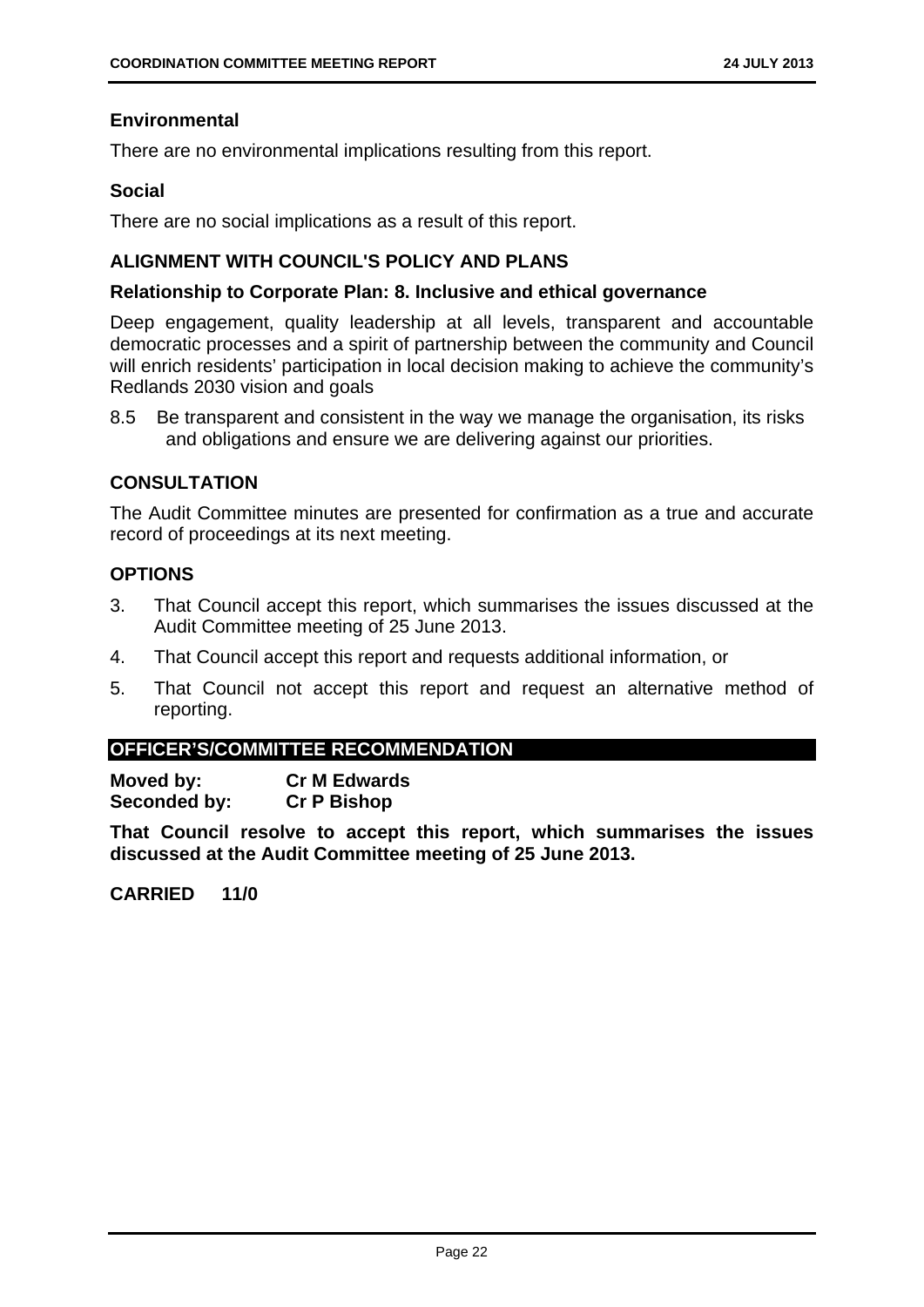#### **7.2.2 RIGHT TO INFORMATION FEES AND CHARGES**

**Dataworks Filename: FM Fees and Charges 2013/14** 

**Responsible/Authorising Officer:** 

GORARD

**Nick Clarke General Manager Organisational Services** 

**Author: Jo Jones** 

**Services Manager Corporate Planning and Performance** 

#### **PURPOSE**

The purpose of this report is to note the new fees set by state government for applications under the *Right to Information Act 2009* (RTI Act) and to approve the necessary changes to Council's adopted schedule of fees and charges.

#### **BACKGROUND**

Under the RTI Act applicants must pay an application fee when they submit an application for access to documents.

For some applications, where processing the application takes over five hours, processing fees also apply.

These fees are set by state government.

#### **ISSUES**

Council's Schedule of Fees and Charges 2013/14 was adopted by Council on 27 June 2013. The fees under the RTI Act are set by state government.

Council received notification on 28 June 2013 from state government that new fees and charges would take effect on 1 July 2013.

As the fees changed after adoption of Council's Schedule of Fees and Charges, Council needs to formally adopt the changes.

#### **STRATEGIC IMPLICATIONS**

#### **Legislative Requirements**

The fees are set by the state government through the *Right to Information Regulation 2009.* 

#### **Risk Management**

There are no risk management implications.

#### **Financial**

This recommendation requires a change to the adopted Schedule of Fees and Charges and will affect the income Council receives for processing access applications under the RTI Act.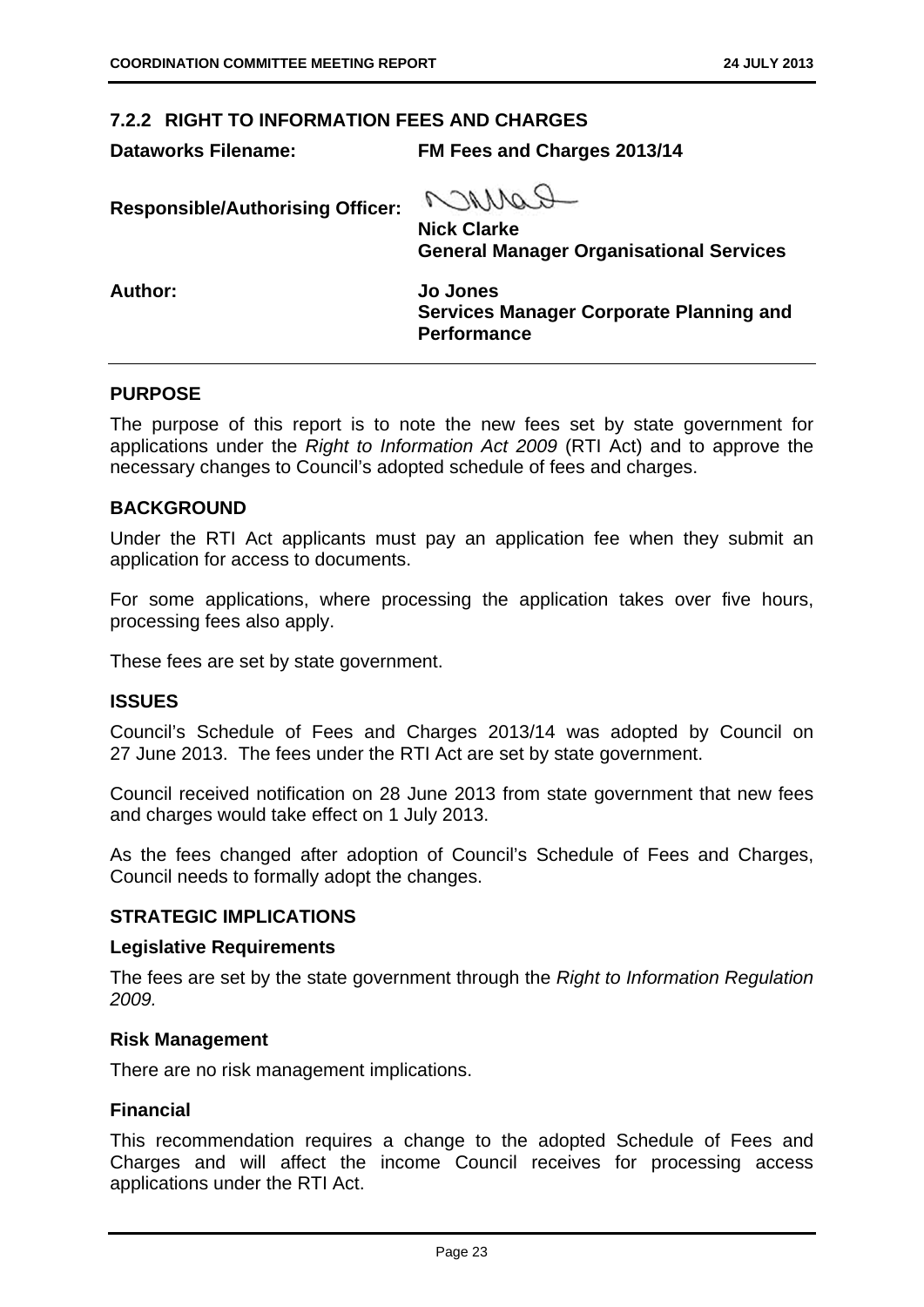It is worth noting that the application and processing fees do not cover Council's costs in processing applications under the RTI Act.

#### **People**

There are no implications for staff.

#### **Environmental**

There are no implications for the environment.

#### **Social**

There are no social implications.

#### **Alignment with Council's Policy and Plans**

Not applicable.

#### **CONSULTATION**

No consultation was undertaken as part of this report.

#### **OPTIONS**

There are no alternative options available as the fees are set by state government.

#### **OFFICER'S/COMMITTEE RECOMMENDATION**

**Moved by: Cr M Edwards Seconded by: Cr P Gleeson** 

**That Council resolve to note the increase of the right to information application fee to \$41.90 and application processing fees to \$6.45 per 15 minutes and approve changes to the Schedule of Fees and Charges 2013/14.**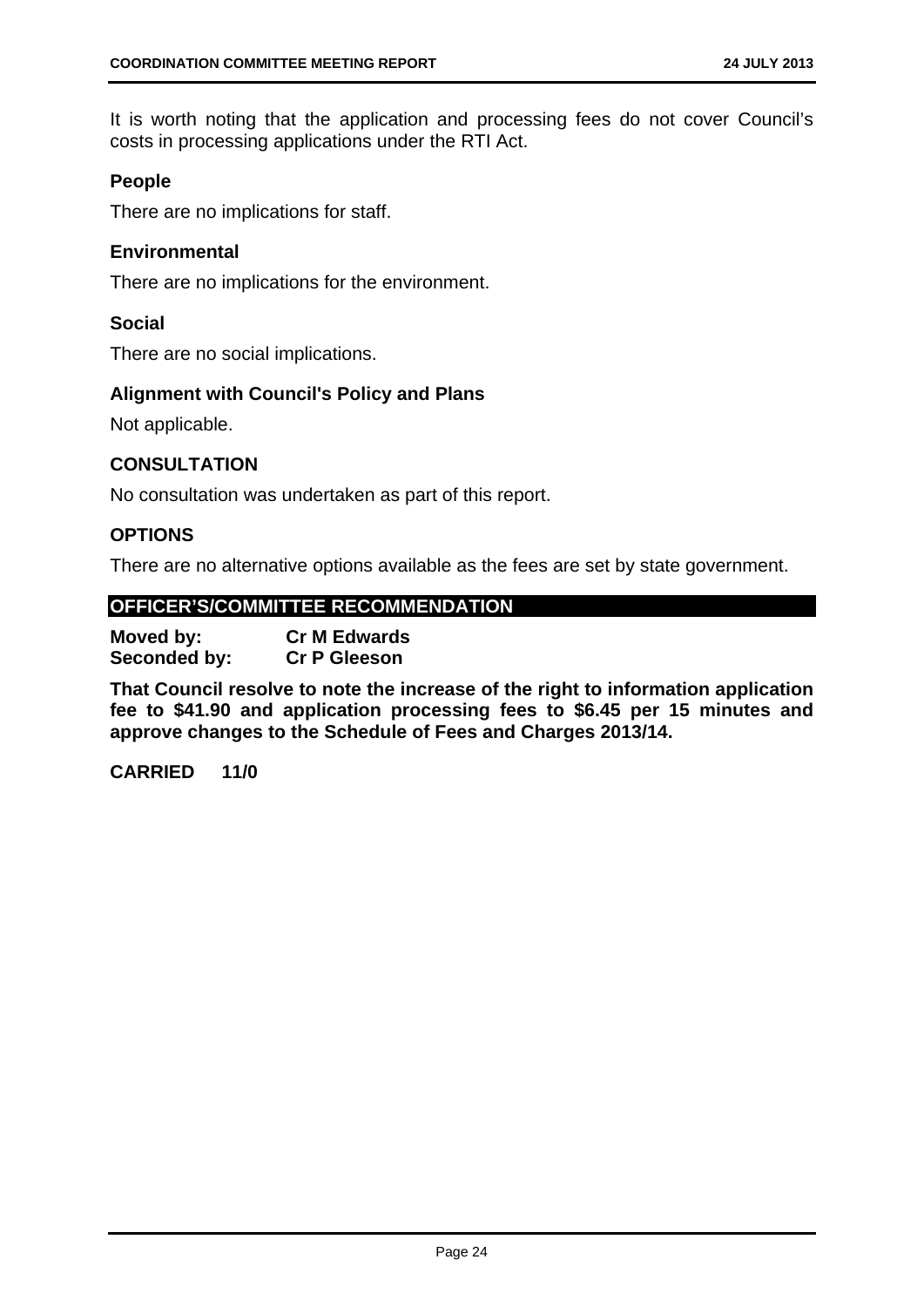#### **7.3 COMMUNITY & CUSTOMER SERVICES**

#### **7.3.1 AQUACULTURE LEASE TOONDAH HARBOUR**

| <b>Dataworks Filename:</b>  | P.1625                                                                                    |
|-----------------------------|-------------------------------------------------------------------------------------------|
| Attachment:                 | <b>Locality Plan</b>                                                                      |
| <b>Authorising Officer:</b> | <b>Louise Rusan</b><br><b>General Manager Community &amp; Customer</b><br><b>Services</b> |
| <b>Responsible Officer:</b> | <b>Gary Photinos</b><br><b>Group Manager Environment &amp; Regulation</b>                 |
| Author:                     | <b>Merv Elliott</b><br><b>Property Services Manager</b>                                   |

#### **PURPOSE**

The purpose of this report is to obtain Council endorsement for the lease of the Aquaculture Facility on Council property at Toondah Harbour.

#### **BACKGROUND**

Council purchased from CSIRO in 2012, property situated at 233 Middle Street Cleveland described as Lots 33-35 C618, Lot 4 SL12281, Lot 19 SP115544 and Lot 1 RP145396.

The Purchase had a 2 fold strategy:

Strategy one was to provide office space for Redland Water following the disbandment of Allconnex Water.

Strategy two was to provide Council a majority ownership in all land in the Toondah Harbour Precinct to facilitate orderly redevelopment of the area.

Redland Water has been relocated and part of the building has been leased to a commercial tenant. Also situated on the property is an extensive conglomerate of buildings previously used by CSIRO for aquaculture purposes.

#### **ISSUES**

Approx 12months ago Council advertised by tender the availability of these buildings for aquaculture purpose. No tenders were received. Council has recently received an application from a local commercial company trading as Pristine Oceans / Qld Shellfish for the lease of this facility for the setting up of an aquaculture venture.

The company concerned has had extensive experience in this type of activity and has operated successfully in similar ventures in North Queensland and overseas. Because of the recent decision of the Queensland Government to declare the Toondah Harbour Precinct a priority development area, the term of a potential lease has been minimized to a 3 year term which is acceptable to the applicants.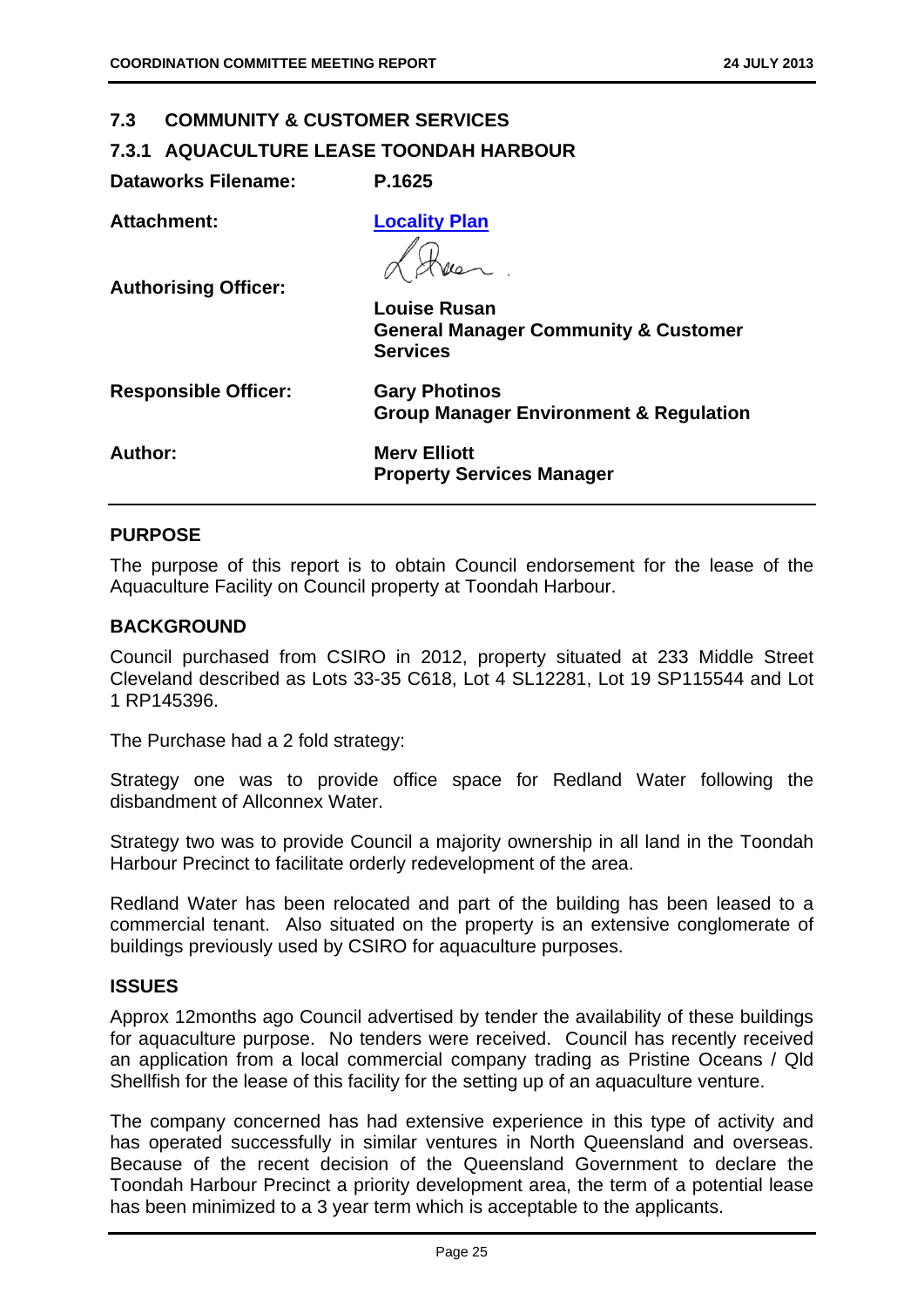In March 2013, a further application to lease the site was submitted from QYAC. A meeting was held with QYAC representatives on site in April 2013. QYAC were to consider submitting a formal proposal following consideration by committee and relevant officers. Council's Senior Advisor Indigenous Partner has had discussions with QYAC and advised that QYAC has indicated they have withdrawn from pursuing further lease discussions.

The proposal submitted by the applicant, Prestine Oceans satisfies Council requirements as follows:

- 1. Term of lease 3 years from 01/07/2013;
- 2. Rent free to 31/12/2013 to allow for set up and approvals;
- 3. Rental \$72,000pa and 3% increase annually;
- 4. General rates, service charges and levies included in gross rental;
- 5. Area to be leased to be agreed between Council and the applicant;
- 6. Electricity charges and phone is responsibility of lessee including organising a separate electricity supply for the tenancy;
- 7. Public Liability \$20million responsibility of lessee;
- 8. All approvals including but not limited to Council, EPA, Marine Authority to be obtained by lessee prior to occupancy;
- 9. All WH & S requirements including fire and asbestos reports to be lessee responsibility; and
- 10. Any other condition or amendment of these conditions considered necessary by Council.

These terms will be included in any lease approved by Council. To delay further may make the proposed lease uninviting to the applicant who submitted their first Expression of Interest in March 2013.

#### **STRATEGIC IMPLICATIONS**

Because of the designation of the area as a PDA, any lease term longer than 3 years could hold up future development of the site. Any term shorter than 3 years will not attract a tenant because of the infrastructure requirements and approvals that will need to be obtained.

#### **Legislative Requirements**

In accordance with S.227(1) of the *Local Government Regulation 2012*, Council must invite written tenders before entering into a lease. Once that condition has been met, Council is entitled to enter into a contract with a third party. The tender campaign conducted in 2012 for the premises satisfies this requirement.

#### **Risk Management**

No Risk Management issues have been identified as the lessee is required to adhere to and implement all WHS measures necessary for their occupancy of the tenancy and have adequate public liability insurance.

#### **Financial**

Council will receive approx \$222,000 in rental over 3 year period.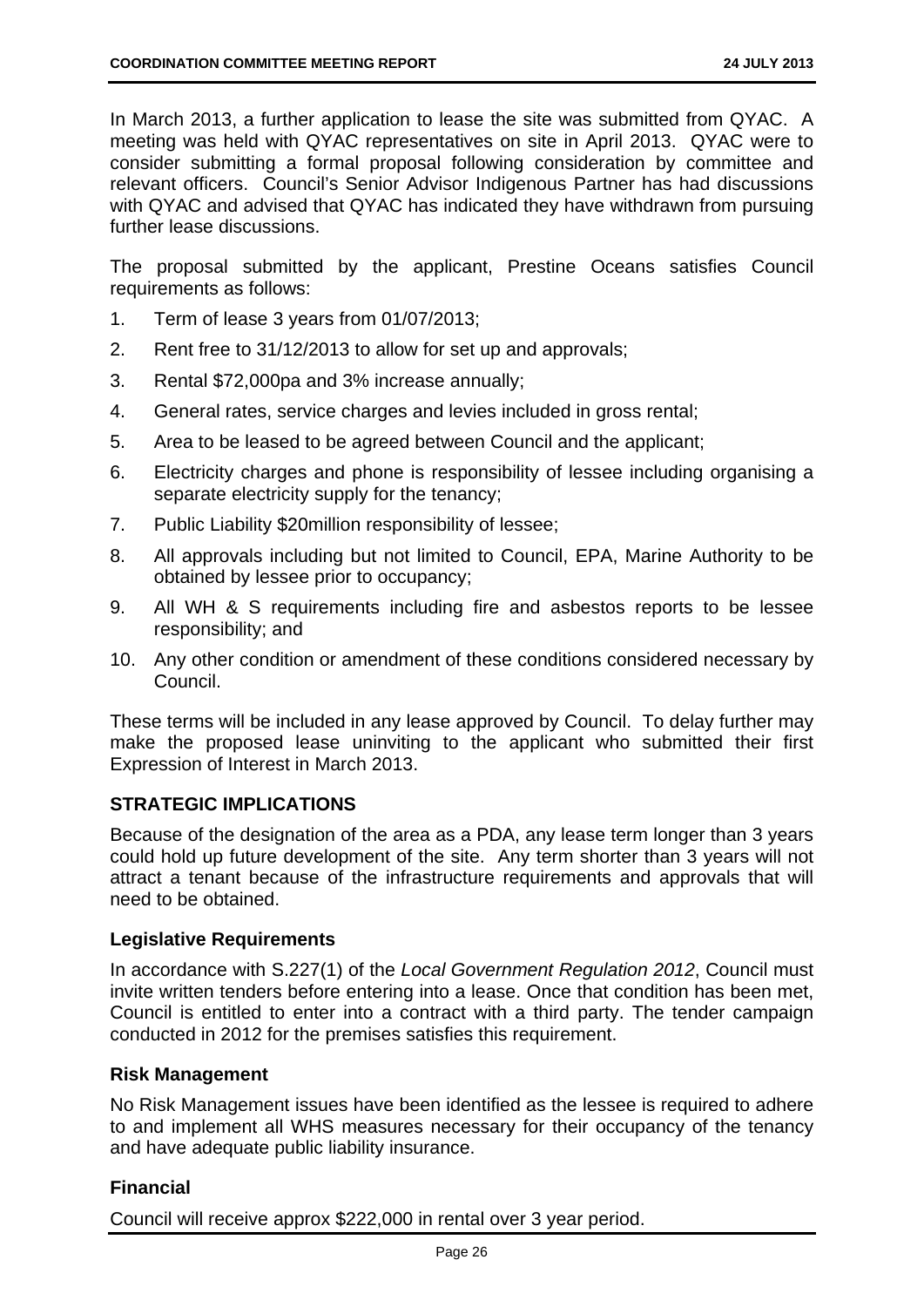#### **People**

Not applicable.

#### **Environmental**

All environmental requirements will be met by applicant

#### **Social**

Not applicable.

#### **Alignment with Council's Policy and Plans**

This recommendation supports Council policy to maximize returns from its assets whilst aligning with strategic planning for this precinct.

#### **CONSULTATION**

- Mayor;
- Local Councillor:
- Group Manager Environment and Regulation; and
- The General Manager Organisational Services has held discussions with officers from Economic Development Queensland who have indicated that they have no objection to the lease proposed in the report. Discussions were also held with consultants Jones Lang Lasalle who had no objection to the proposal and were of the opinion that the lease would not impinge on future planning and development of the site.

#### **OPTIONS**

#### **Preferred**

That Council resolve to:

- 1. Lease to Pristine Oceans or nominee part of Council's Toondah Harbour site situated at 233 Middle Street on the following conditions:
	- a. Term of lease 3 years from 01/07/2013;
	- b. Rent free to 31/12/2013 to allow for set up and approvals;
	- c. Rental \$72,000pa and 3% increase annually;
	- d. General rates, service charges and levies included in gross rental;
	- e. Area to be leased to be agreed between Council and the applicant;
	- f. Electricity charges and phone is responsibility of lessee;
	- g. Public Liability \$20million responsibility of lessee;
	- h. All approvals including Council, EPA, Marine Authority to be obtained by lessee prior to occupancy;
	- i. Lessee to organize separate electricity supply to premises;
	- j. All WH&S requirements including fire and asbestos reports to be lessee's responsibility; and
	- k. Any other condition considered necessary by Council; and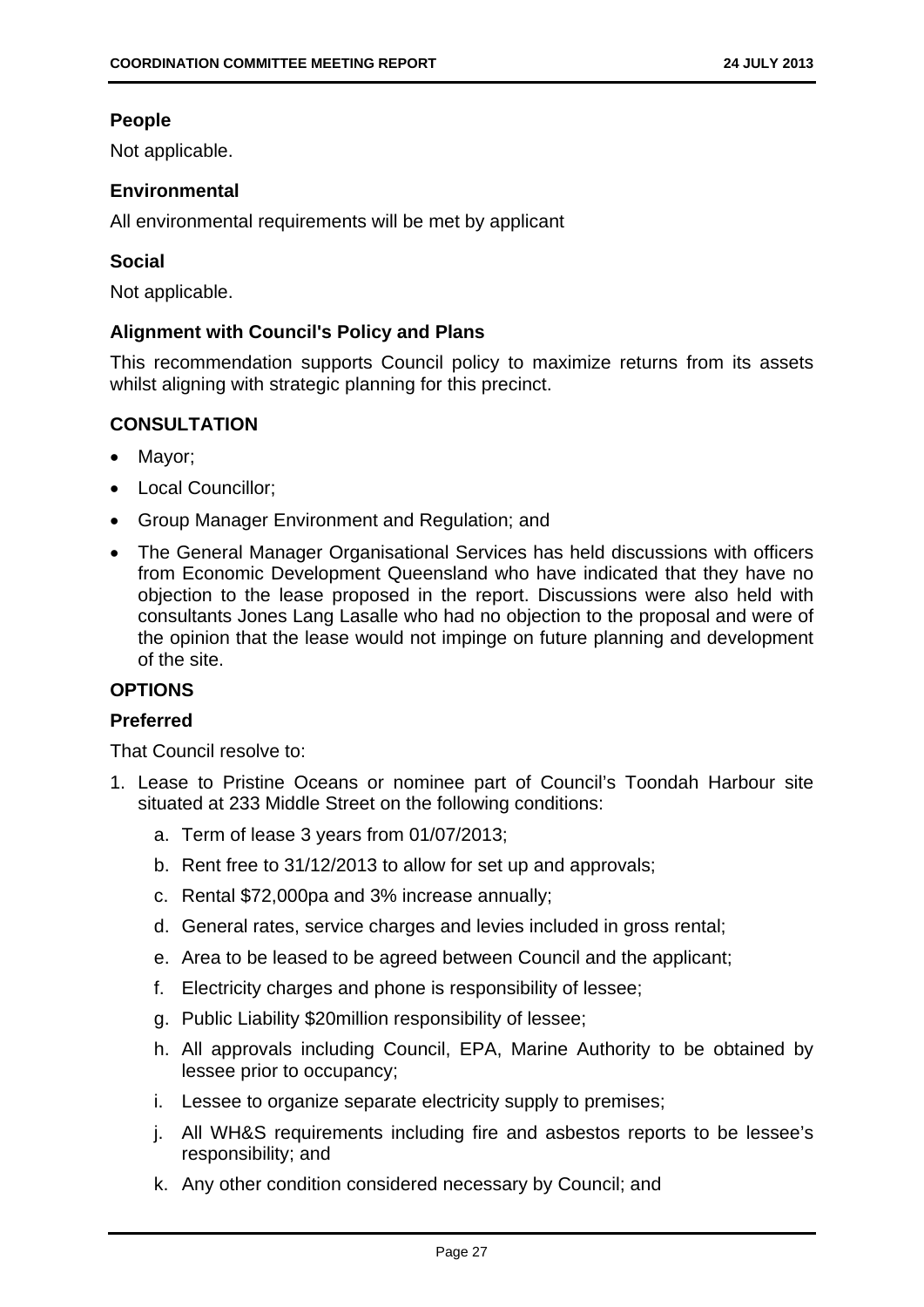2. Delegate authority to the Chief Executive Officer under s.257(1)(b) of the *Local Government Act 2009* to make, vary and discharge any contract related to the said lease.

#### **Not Preferred**

That Council not lease the site.

#### **OFFICER'S/COMMITTEE RECOMMENDATION**

| Moved by:    | <b>Cr M Edwards</b> |
|--------------|---------------------|
| Seconded by: | <b>Cr C Ogilvie</b> |

**That Council resolve to:** 

- **1. Lease to Pristine Oceans or nominee part of Council's Toondah Harbour site situated at 233 Middle Street on the following conditions:** 
	- **a. Term of lease 3 years from 01/07/2013;**
	- **b. Rent free to 31/12/2013 to allow for set up and approvals;**
	- **c. Rental \$72,000pa and 3% increase annually;**
	- **d. General rates, service charges and levies included in gross rental;**
	- **e. Area to be leased to be agreed between Council and the applicant;**
	- **f. Electricity charges and phone is responsibility of lessee;**
	- **g. Public Liability \$20million responsibility of lessee;**
	- **h. All approvals including Council, EPA, Marine Authority to be obtained by lessee prior to occupancy;**
	- **i. Lessee to organize separate electricity supply to premises;**
	- **j. All WH&S requirements including fire and asbestos reports to be lessee's responsibility; and**
	- **k. Any other condition considered necessary by Council; and**
- **2. Delegate authority to the Chief Executive Officer under s.257(1)(b) of the**  *Local Government Act 2009* **to make, vary and discharge any contract related to the said lease.**

#### **CARRIED 10/1**

**Cr Gleeson voted against the Committee Recommendation.**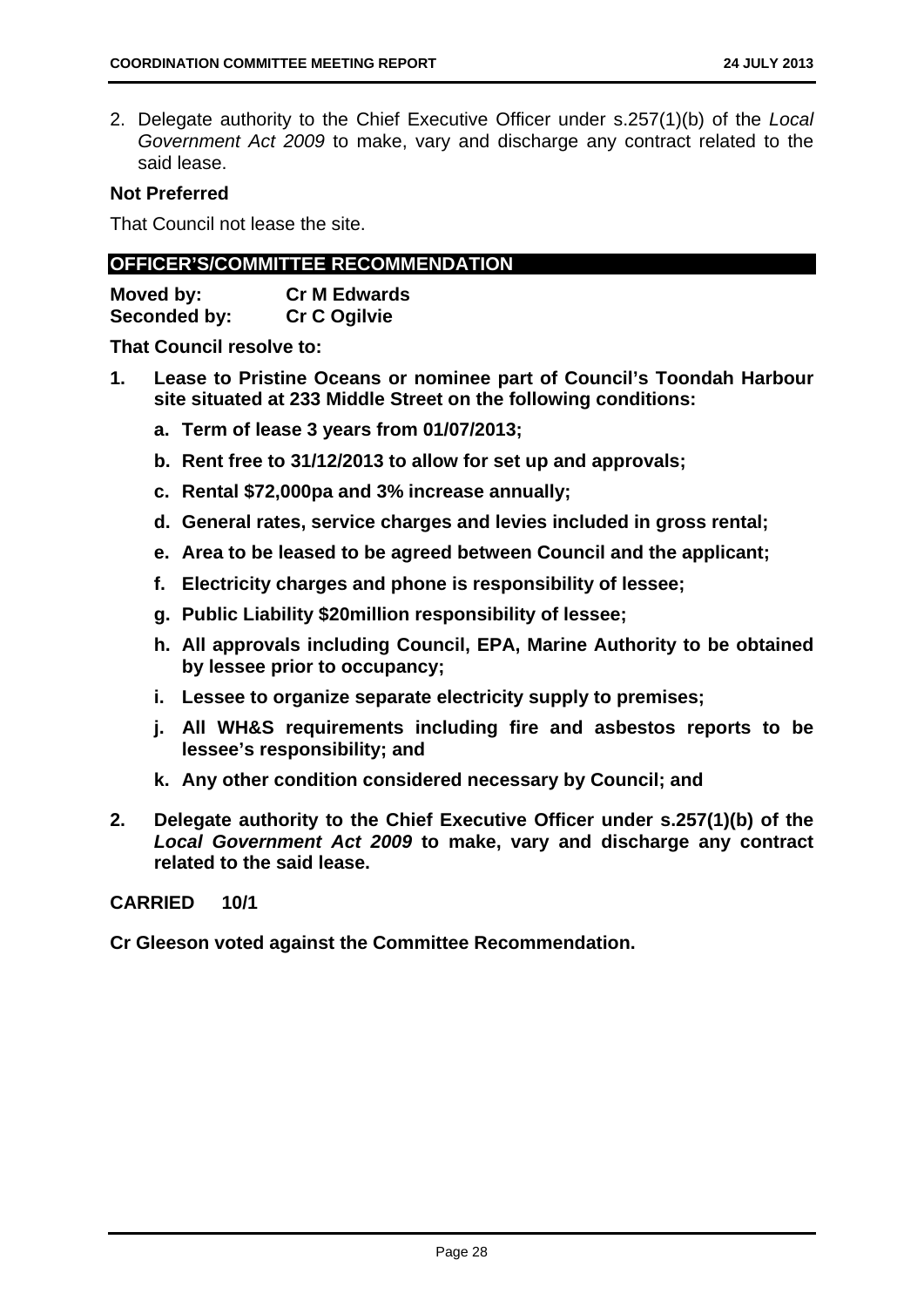#### **8 PORTFOLIO 7 (CR JULIE TALTY)**

#### **PLANNING & DEVELOPMENT**

#### **8.1 COMMUNITY & CUSTOMER SERVICES**

**8.1.1 DECISIONS MADE UNDER DELEGATED AUTHORITY FOR CATEGORY 1, 2 AND 3 DEVELOPMENT APPLICATIONS** 

**Dataworks Filename: Reports to Coordination Committee - Portfolio 7 Planning and Development** 

**Responsible/Authorising Officer:** 

**Louise Rusan General Manager Community & Customer Services** 

**Author: Kerri Lee** 

**Business Support Officer, Development Assessment** 

#### **PURPOSE**

The purpose of this report is for Council to note that the decisions listed below were made under delegated authority for Category 1, 2 and 3 development applications.

This information is provided for public interest.

#### **BACKGROUND**

At the General Meeting of 27 July, 2011, Council resolved that development assessments be classified into the following four Categories:

Category 1 – Minor Complying Code Assessments & associated administrative matters, including correspondence associated with the routine management of all development applications;

Category 2 – Complying Code Assessments & Minor Impact Assessments;

Category 3 – Moderately Complex Code & Impact Assessments; and

Category 4 – Major and Significant Assessments.

The applications detailed in this report have been assessed under:-

- Category 1 criteria defined as complying code assessable applications, including building works assessable against the planning scheme, and other applications of a minor nature.
- Category 2 criteria defined as complying code assessable and compliance assessable applications, including operational works, and Impact Assessable applications without submissions of objection. Also includes a number of process related delegations, including issuing planning certificates, approval of works on and off maintenance and the release of bonds, and all other delegations not otherwise listed.
- Category 3 criteria that are defined as applications of a moderately complex nature, generally mainstream impact assessable applications and code assessable applications of a higher level of complexity. Impact applications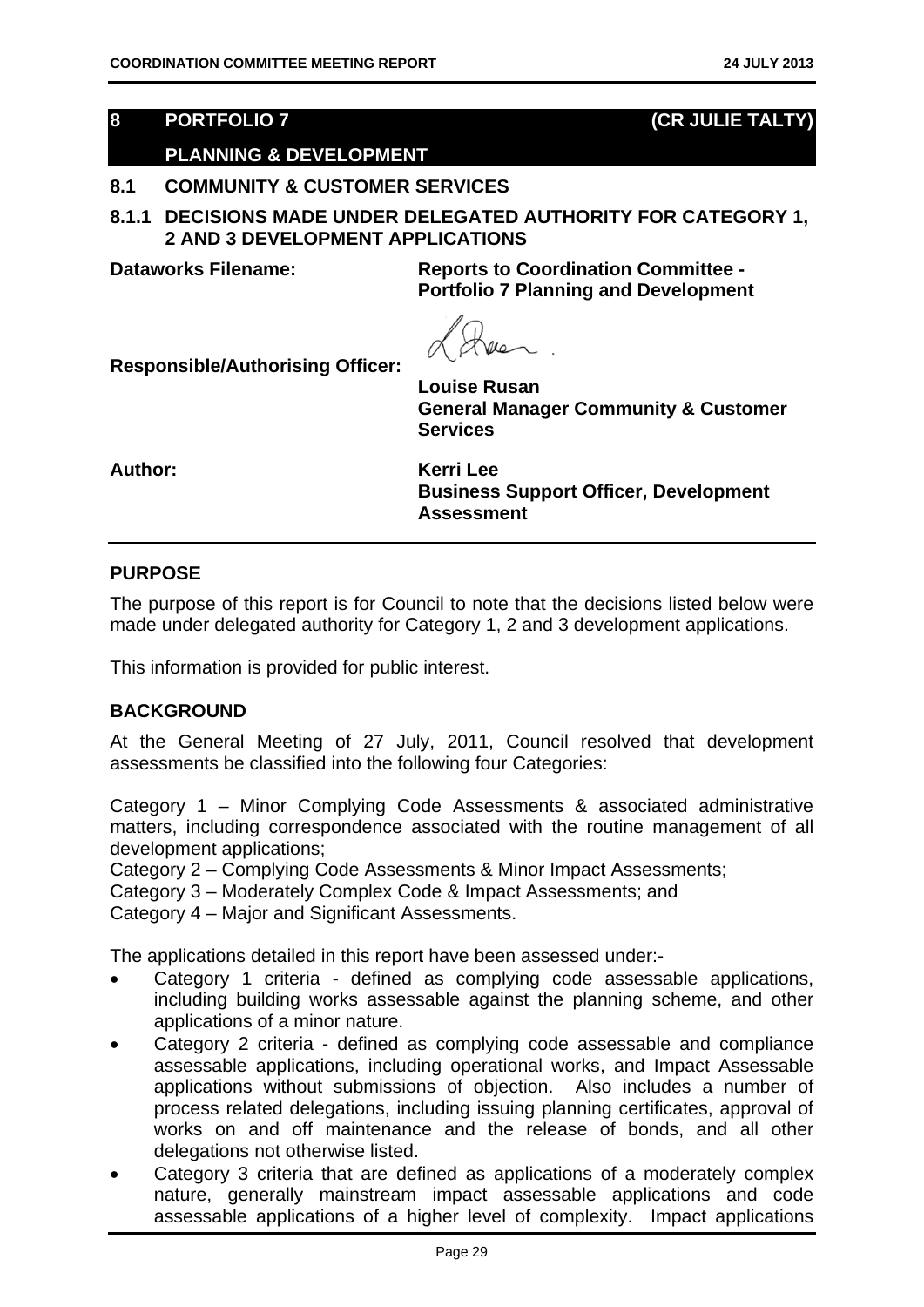may involve submissions objecting to the proposal readily addressable by reasonable and relevant conditions. Both may have minor level aspects outside a stated policy position that are subject to discretionary provisions of the Planning Scheme. Applications seeking approval of a plan of survey are included in this category. Applications can be referred to Development and Community Standards Committee for a decision.

#### **CATEGORY 1**

- 1. Concurrence Agency Response issued on 4 July, 2013 for design and siting for a dwelling house at 28 Park Edge Place, Redland Bay. Hallmark Homes Pty Ltd. (BWP001800)
- 2. Concurrence Agency Response issued on 2 July, 2013 for design and siting for a dwelling house at 12 Hoskins Drive, Wellington Point. Approveit Building Certification Pty Ltd. (BWP001833)
- 3. Concurrence Agency Response issued on 2 July, 2013 for design and siting for a dwelling house at 4 Brig Street, Amity. Ms Sharon L. Wilson and Mr Trevor J. Wilson. (BWP001820)
- 4. Concurrence Agency Response issued on 25 June, 2013 for design and siting for a dwelling house at 24A Frank Street, Thorneside. GMA Certification Group Pty Ltd. (BWP001813)
- 5. Concurrence Agency Response issued on 24 June, 2013 for design and siting for a dwelling house at 1 Tascon Street, Ormiston. The Certifier Pty Ltd. (BWP001807)
- 6. Concurrence Agency Response issued on 26 June, 2013 for design and siting for a dwelling house at 21 Girraween Crescent, Capalaba. Michael Ross Certification Pty Ltd. (BWP001821)
- 7. Concurrence Agency Response issued on 27 June, 2013 for design and siting for a dwelling house at 20 Park Edge Place, Redland Bay. Approveit Building Certification Pty Ltd. (BWP001811)
- 8. Concurrence Agency Response issued on 28 June, 2013 for design and siting for a dwelling house at 55 Waterville Drive, Thornlands. Henley Properties Qld Pty Ltd. (BWP001819)
- 9. Concurrence Agency Response issued on 1 July, 2013 for design and siting for a dwelling house at 18 Timbin Road, Point Lookout. The Certifier Pty Ltd. (BWP001817)
- 10. Concurrence Agency Response issued on 3 July, 2013 for design and siting for a domestic outbuilding at 13 Sunray Place, Birkdale. Metropolitan Certification Services Pty Ltd. (BWP001818)
- 11. Concurrence Agency Response issued on 24 June, 2013 for design and siting for a domestic outbuilding at 31 Pinelands Circuit, Redland Bay. The Certifier Pty Ltd. (BWP001805)
- 12. Concurrence Agency Response issued on 27 June, 2013 for design and siting for a domestic outbuilding at 15 Horizon Place, Redland Bay. DBR Building Certification. (BWP001758)
- 13. Concurrence Agency Response issued on 2 July, 2013 for design and siting for a carport at 11 Moku Crescent, Birkdale. Mrs Zinaida Chinkar. (BWP001794)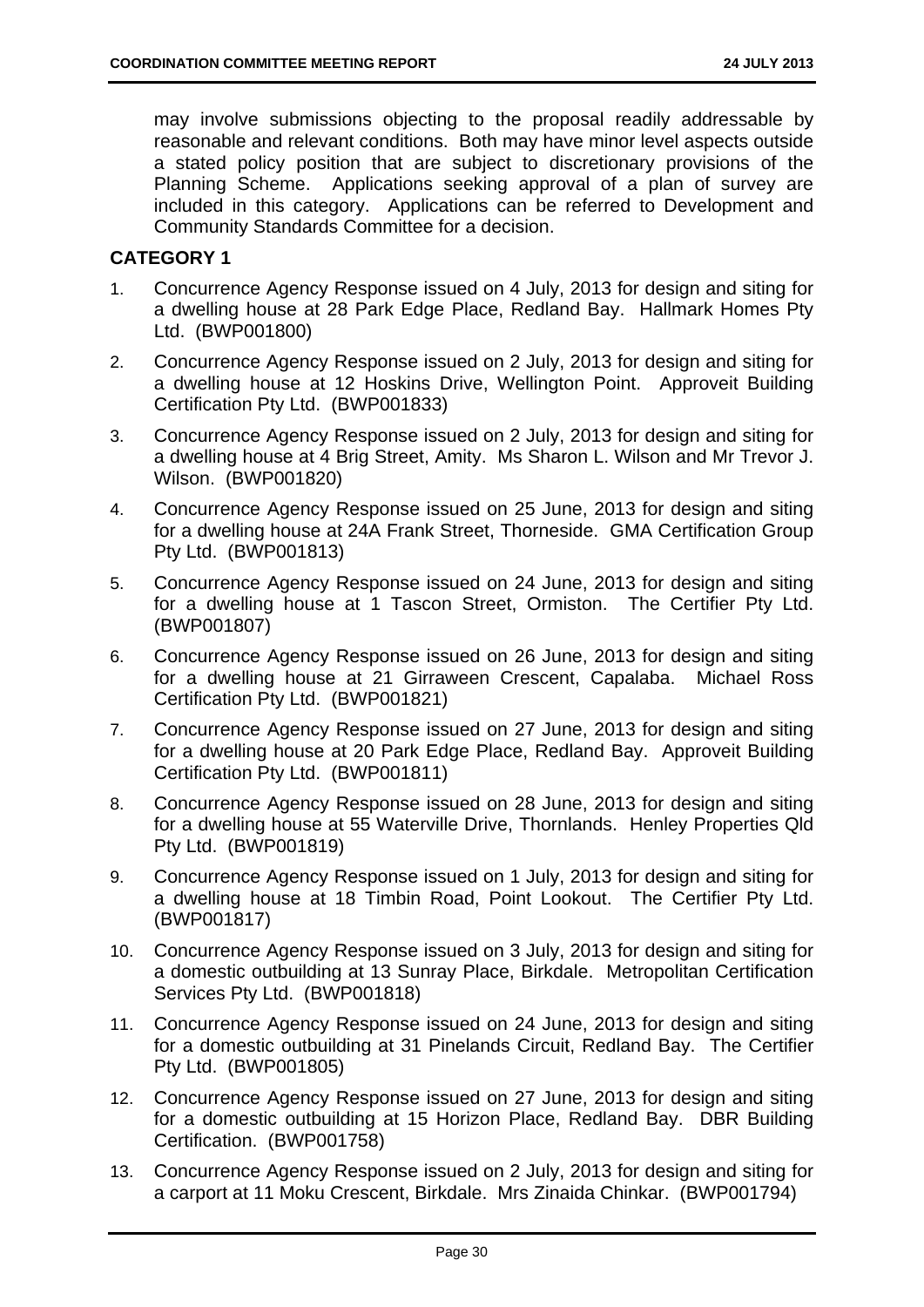- 14. Concurrence Agency Response issued on 3 July, 2013 for design and siting for a carport at 14 Wentworth Drive, Capalaba. Mrs Carole Y. Walton. (BWP001815)
- 15. Concurrence Agency Response issued on 3 July, 2013 for design and siting for a carport at 4 Flindersia Drive, Mount Cotton. The Certifier Pty Ltd. (BWP001766)
- 16. Concurrence Agency Response issued on 25 June, 2013 for design and siting for a carport at 2 Cavell Street, Birkdale. Mr Nairn M. Shea. (BWP001808)
- 17. Concurrence Agency Response issued on 8 July, 2013 for design and siting for a roofed patio at 7 Oak Leaf Street, Thornlands. Mrs Mandy L. Myler. (BWP001839)
- 18. Concurrence Agency Response issued on 27 June, 2013 for design and siting for a garage, gate house, patio and deck at 13 Piermont Place, Cleveland. Mr Rodney C. Cooke and Ms Anmarie L. Morris. (BWP001810)
- 19. Development Permit issued on 27 June, 2013 for building works approval assessed against the Redlands Planning Scheme for domestic additions at 30 Cayman Crescent, Ormiston. Shane Keefe. (BWP001399)
- 20. Development Permit issued on 3 July, 2013 for reconfiguration (realignment of boundaries) at 232 Shore Street North, Cleveland. Harridan Pty Ltd (Loganholme). (ROL005652)
- 21. Development Permit issued on 5 July, 2013 for reconfiguration of lots (one into two lots) at 51 Collingwood Road, Birkdale. AJS Surveys Pty Ltd. (ROL005666)
- 22. Development Permit issued on 28 June, 2013 for operational works for reconfiguring a lot (one into three lots) at 17 David Street, Thorneside. Civil and Property Development Consulting Pty Ltd. (OPW001469)
- 23. Development Permit issued on 2 July, 2013 for operational works for reconfiguring a lot (one into three lots) at 173 Mount Cotton Road, Capalaba. Structerre Consulting Engineers. (OPW001448)
- 24. Development Permit issued on 4 July, 2013 for a domestic driveway crossover at 8 Church Street, Victoria Point. Mrs Sonia Y. Mitchell. (OPW001492)
- 25. Development Permit issued on 27 June, 2013 for a domestic driveway crossover at 195-199 Delancey Street, Ormiston. Mr Nathan J. Parker. (OPW001494)
- 26. A Notice agreeing to change an existing development approval was issued on 28 June, 2013 for a multiple dwelling (x 11) at 122-124 Mount Cotton Road, Capalaba. Just Plan Design. (LW000565)

#### **CATEGORY 2**

- 1. Development Permit issued on 3 July, 2013 for a material change of use to construct a multiple dwelling (x 4) at 9 Homer Street, Cleveland. Bartley Burns Certifiers and Planners. (MCU013056)
- 2. Development Permit issued on 27 June, 2013 for reconfiguration of lots (one into two lots) at 270-272 Wellington Street, Ormiston. Mr D.E.H. Arnold. (ROL005665)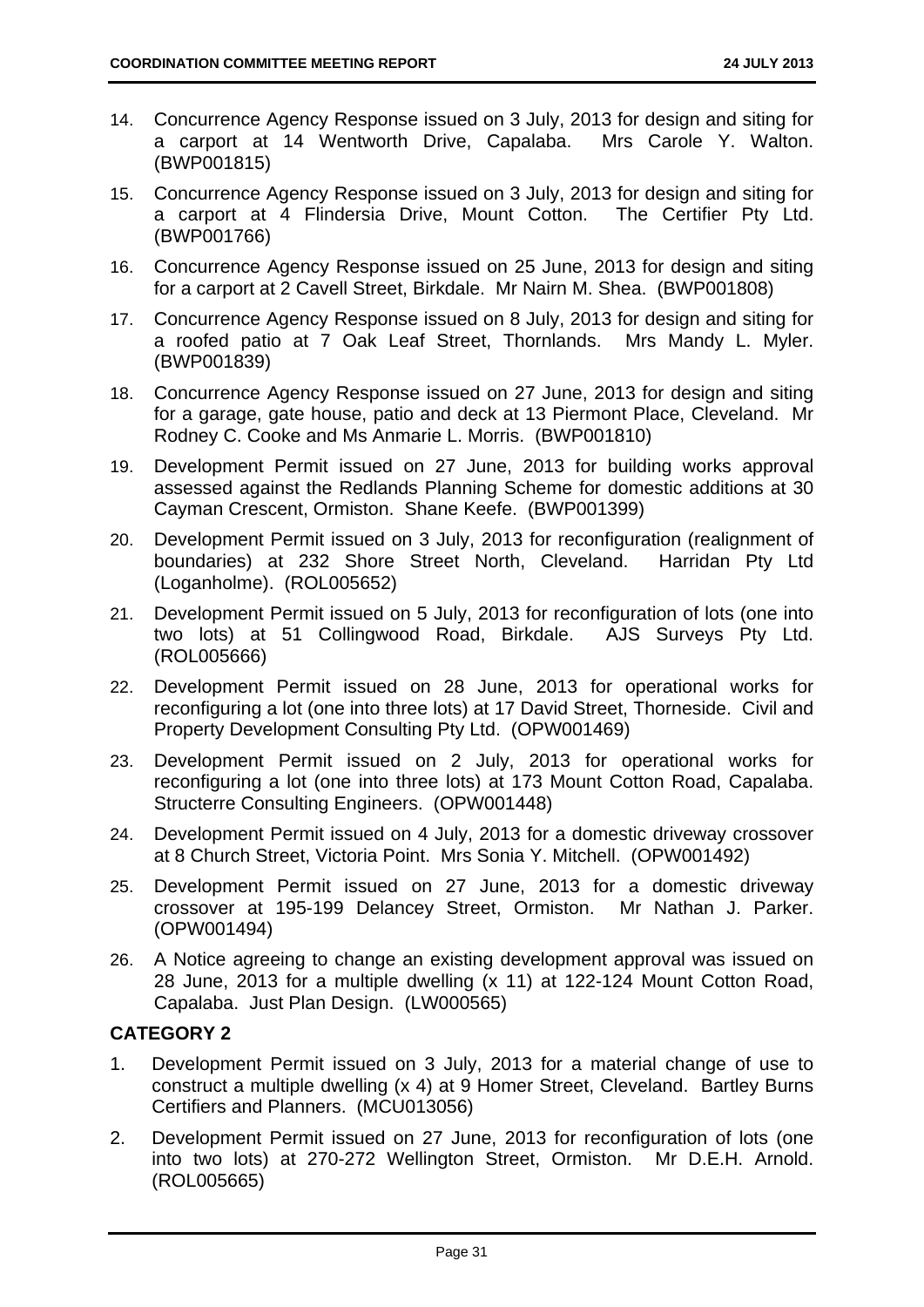- 3. A Notice agreeing to a change of approval was issued on 4 July, 2013 for a commercial premises, refreshment establishment and accommodation hostel at 132 Dickson Way, Point Lookout. James Griffith. (C1942)
- 4. A Notice agreeing to a change of approval was issued on 2 July, 2013 for a reconfiguration of lots (337 lots in 11 stages) at 241 German Church Road, Mount Cotton. KFM Partnership. (SB004823.11)
- 5. A Notice agreeing to extend the relevant period of an existing development approval was issued on 28 June, 2013 for a material change of use for dwellings at Valley way and Heinemann Road, Mount Cotton. Bennett & Bennett Consulting Surveyors (Gold Coast Office). (C2829)

#### **OFFICER'S/COMMITTEE RECOMMENDATION**

**Moved by: Cr J Talty Seconded by: Cr M Edwards** 

**That Council resolve to note this report.**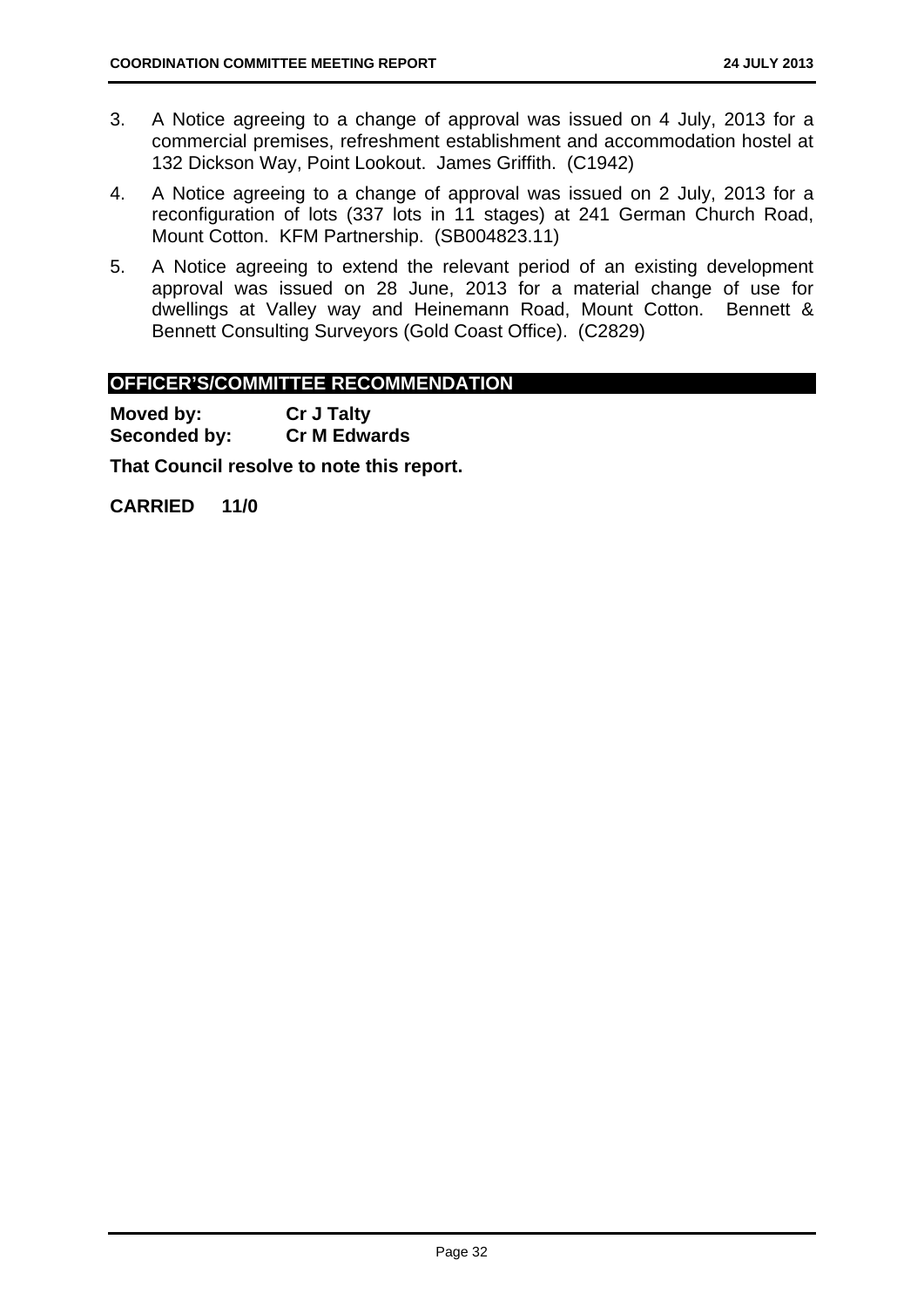#### **8.1.2 APPEALS LIST - CURRENT AS AT 8 JULY 2013**

**Dataworks Filename: Reports to Coordination Committee - Portfolio 7 Planning and Development** 

**Responsible/Authorising Officer:** 

**Louise Rusan General Manager Community & Customer Services** 

**Author: Daniel Zilli Service Manager, Operations Works** 

#### **PURPOSE**

The purpose of this report is for Council to note the current appeals.

#### **BACKGROUND**

Information on appeals may be found as follows:

#### **1. Planning and Environment Court**

- a) Information on current appeals and declarations with the Planning and Environment Court involving Redland City Council can be found at the District Court web site using the "Search civil files (eCourts) Party Search" service: http://www.courts.qld.gov.au/esearching/party.asp
- b) Judgements of the Planning and Environment Court can be viewed via the Supreme Court of Queensland Library web site under the Planning and Environment Court link: http://www.sclqld.org.au/qjudgment/

#### **2. Redland City Council**

The lodgement of an appeal is acknowledged with the Application details on the Councils "Planning and Development On Line - Development - Application Inquiry" site. Some Appeal documents will also be available (note: legal privilege applies to some documents). All judgements and settlements will be reflected in the Council Decision Notice documents:

http://www.redland.qld.gov.au/PlanningandBuilding/PDOnline/Pages/default.aspx

#### **3. Department of State Development, Infrastructure and Planning (SDIP)**

The DSDIP provides a Database of Appeals (http://services.dip.qld.gov.au/appeals/) that may be searched for past appeals and declarations heard by the Planning and Environment Court.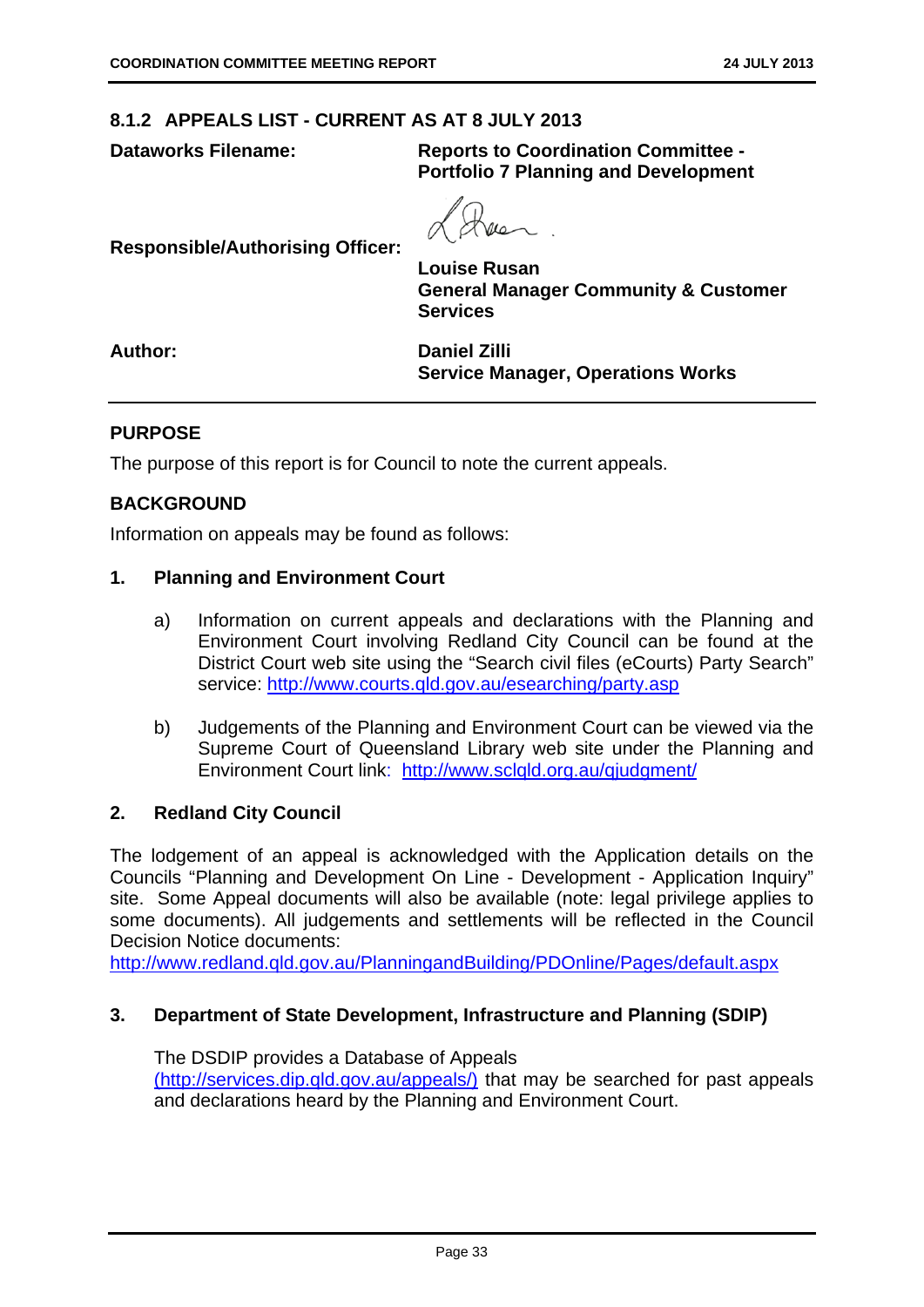The database contains:

- A consolidated list of all appeals and declarations lodged in the Planning and Environment Courts across Queensland of which the Chief Executive has been notified.
- Information about the appeal or declaration, including the appeal number, name and year, the site address and local government.

#### **ISSUES**

| 1.                | <b>File Number:</b>         | Appeal 1963 of 2009<br>(MC010715)                                                                                                                              |
|-------------------|-----------------------------|----------------------------------------------------------------------------------------------------------------------------------------------------------------|
| <b>Applicant:</b> |                             | JT George Nominees P/L                                                                                                                                         |
|                   | <b>Application Details:</b> | Preliminary Approval for MCU for neighbourhood centre,<br>open space and residential uses (concept master plan).<br>Cnr Taylor Rd & Woodlands Dve, Thornlands. |
|                   | <b>Appeal Details:</b>      | Applicant Appeal against refusal.                                                                                                                              |
|                   | <b>Hearing Date:</b>        | Adjourned for further review 7 August 2013.                                                                                                                    |

| 2.                | <b>File Number:</b>         | Appeal 2675 of 2009.<br>(MC010624)                                                                                                                     |
|-------------------|-----------------------------|--------------------------------------------------------------------------------------------------------------------------------------------------------|
| <b>Applicant:</b> |                             | L M Wigan                                                                                                                                              |
|                   | <b>Application Details:</b> | Material Change of Use for residential development (Res A &<br>Res B) and preliminary approval for operational works<br>84-122 Taylor Road, Thornlands |
|                   | <b>Appeal Details:</b>      | Applicant Appeal against refusal.                                                                                                                      |
|                   | <b>Current Status:</b>      | Directions Order 1 March 2013 sets out dates for mediation<br>and disclosure of documents.                                                             |
|                   | <b>Hearing Date:</b>        | Listed for review 7 August 2013.                                                                                                                       |

| 3.                | <b>File Number:</b>                                                      | Appeal 246 of 2013<br>(MCU012617)                                                                                                   |
|-------------------|--------------------------------------------------------------------------|-------------------------------------------------------------------------------------------------------------------------------------|
| <b>Applicant:</b> |                                                                          | <b>Lipoma Pty Ltd</b>                                                                                                               |
|                   | <b>Application Details:</b>                                              | Material Change of Use for extension to Shopping Centre<br>(Shop and Refreshment Establishment)<br>2-34 Bunker Road, Victoria Point |
|                   | <b>Appeal Details:</b>                                                   | Applicant appeal against negotiated adopted infrastructure<br>charges notice.                                                       |
|                   | <b>Current Status:</b><br>Without prejudice meeting held with appellant. |                                                                                                                                     |
|                   | <b>Hearing Date:</b>                                                     | Listed for review 9 October 2013.                                                                                                   |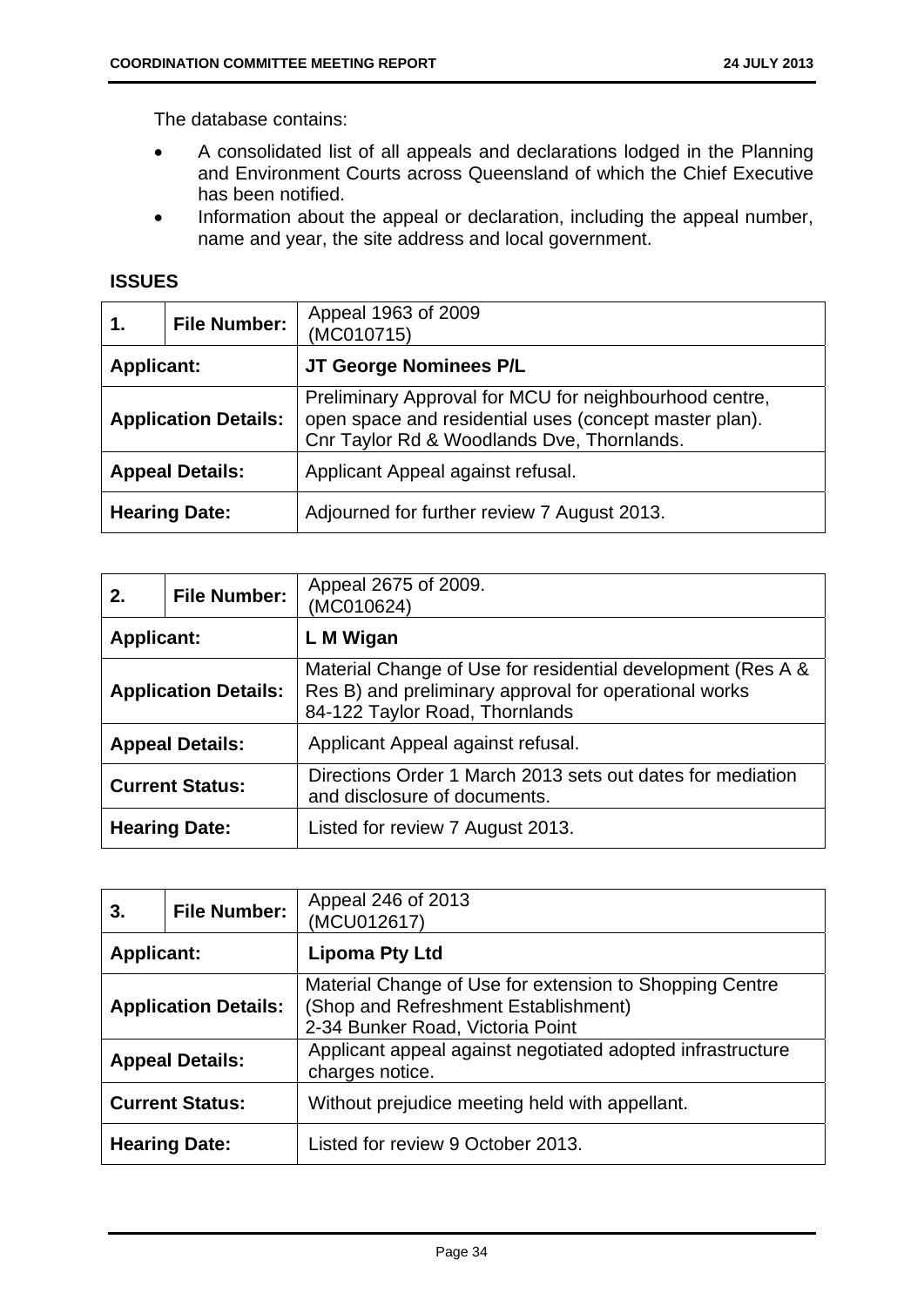| 4.                | <b>File Number:</b>         | Appeal 2335 of 2013<br>(MCU012421)                                                                                                                                                                |
|-------------------|-----------------------------|---------------------------------------------------------------------------------------------------------------------------------------------------------------------------------------------------|
| <b>Applicant:</b> |                             | <b>Barro Group Pty Ltd</b>                                                                                                                                                                        |
|                   | <b>Application Details:</b> | Material Change of Use for Extractive Industry and Environmentally<br>Relevant Activities 8, 16 & 21<br>1513 & 1515-1521 Mount Cotton Road and 163-177 & 195<br><b>Gramzow Road, Mount Cotton</b> |
|                   | <b>Appeal Details:</b>      | Applicant appeal against refusal.                                                                                                                                                                 |
|                   | <b>Current Status:</b>      | No action to date.                                                                                                                                                                                |
|                   | <b>Hearing Date:</b>        | Not yet listed.                                                                                                                                                                                   |

#### **OFFICER'S/COMMITTEE RECOMMENDATION**

**Moved by:** Cr J Talty<br> **Seconded by:** Cr L Hewlett **Seconded by:** 

**That Council resolve to note this report.**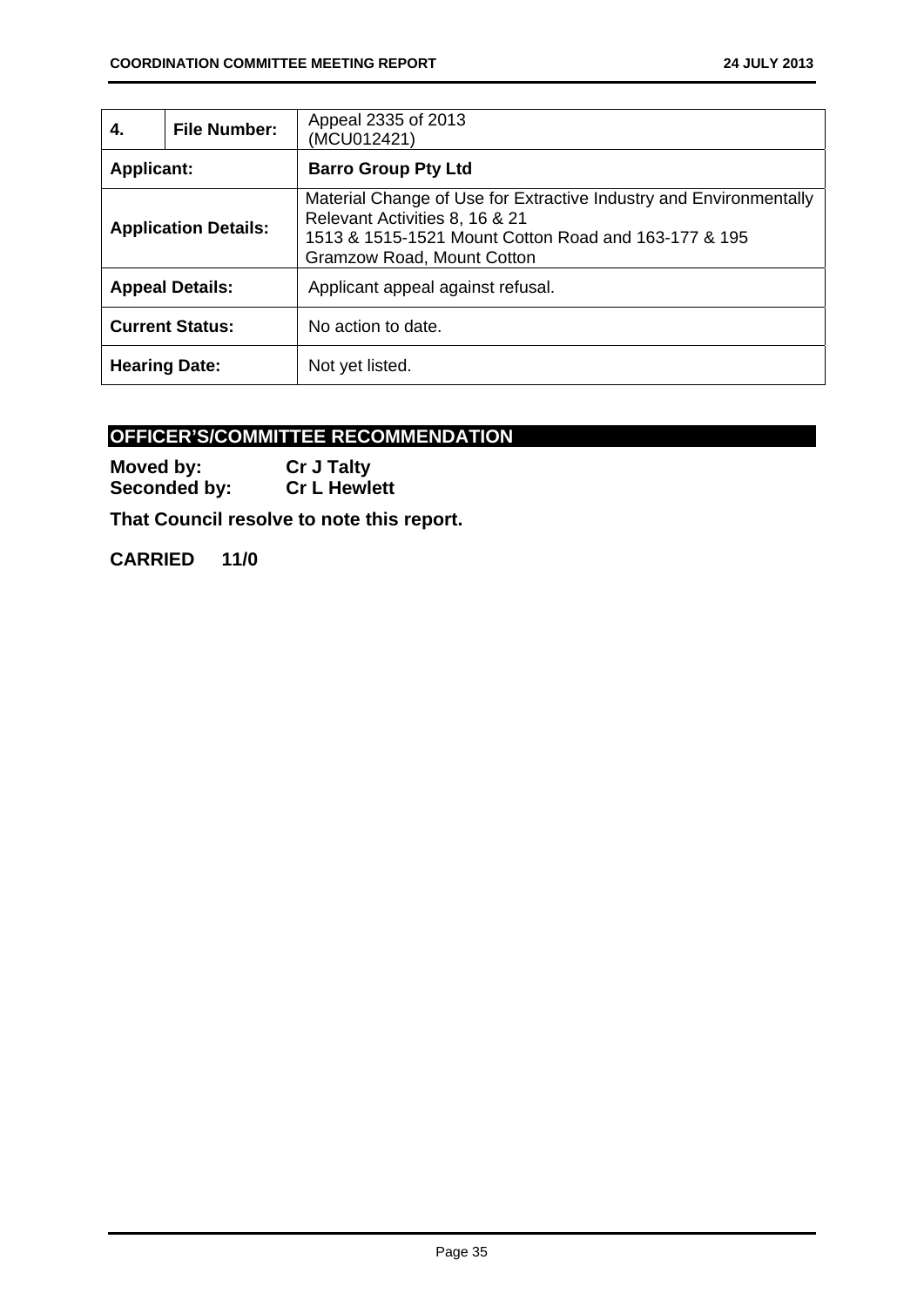#### **9 CLOSED SESSION**

#### **PORTFOLIO 2 (MAYOR KAREN WILLIAMS) (Supported by Deputy Mayor Alan Beard) ECONOMIC DEVELOPMENT, GOVERNANCE, SERVICE DELIVERY, REGULATIONS AND EMERGENCY MANAGEMENT**

**9.1 OFFICE OF CEO** 

**9.1.1 AFFORDABLE HOUSING – REDLAND HOUSING CORPORATION** 

**Dataworks Filename: CS Affordable Housing** 



**Responsible/Authorising Officer:** 

**Bill Lyon Chief Executive Officer** 

**Author: Bill Lyon Chief Executive Officer** 

#### **PURPOSE**

The purpose of this report is to seek approval for the CEO and Officers to explore opportunities for Redland City Council (RCC) to partnership with external organisations to provide Affordable Housing solutions in the Redland City area.

#### **BACKGROUND**

The National Rental Affordability Scheme (NRAS or the Scheme) is a long term commitment by the Australian Government in partnership with the States and Territories, to invest in affordable rental housing.

The Scheme, which commenced in 2008, seeks to address the shortage of affordable rental housing by offering financial incentives to persons or entities such as the business sector and community organisations to build and rent dwellings to low and moderate income households at a rate that is at least 20 per cent below the market value rent.

NRAS aims to:

- increase the supply of new affordable rental housing
- reduce rental costs for low and moderate income households
- encourage large-scale investment and innovative delivery of affordable housing.

The Australian Government is committed to stimulating the construction of 50,000 high quality homes and apartments, providing affordable private rental properties for Australians and their families.

The Minister for Housing and Homelessness, Mark Butler, announced the NRAS Round 5 call for applications. Round 5 opened on 7 May 2013, and closes on 6 August 2013. It seeks to allocate around 10,000 incentives for dwellings.

Initial discussions have been held after Mangrove Housing and Affordable Management Corporation (AMC) approached the Mayor and CEO to present the opportunity to partner with then and establish Redland Housing Corporation.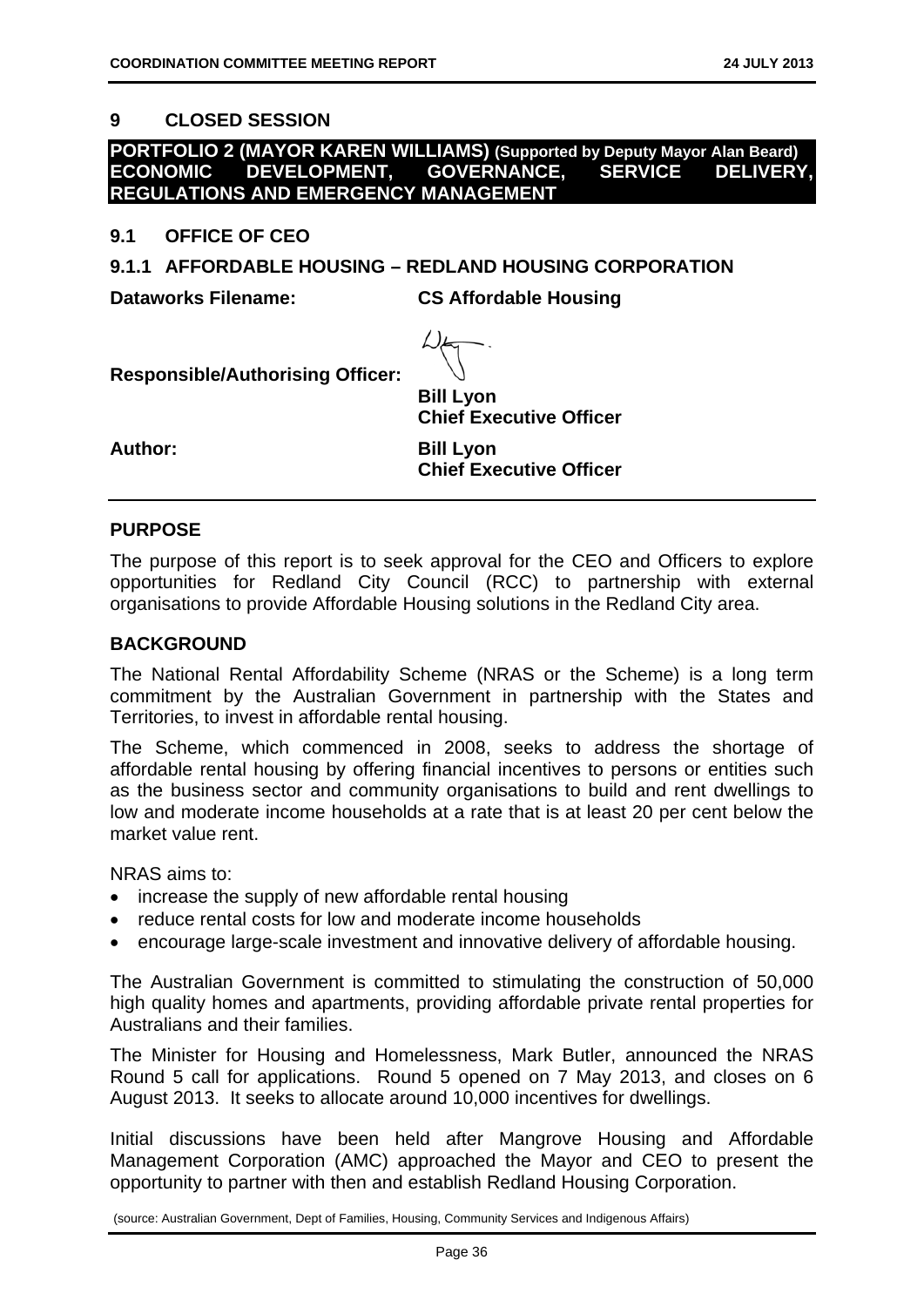Initial legal advice has been obtained and confirms that Council can exercise its beneficial enterprise powers under the *Local Government Act 2009* to partnership with external organisations to provide Affordable Housing to benefit the community.

#### **ISSUES**

There is a complex interplay of State and Federal legislation affecting the delivery of affordable housing projects by this proposal and will require further work by planning, financial and legal officers.

Hence the desire to seek approval from the Council to proceed further in exploring opportunities for Affordable Housing, prior to council being fully informed to make some decisions.

#### **STRATEGIC IMPLICATIONS**

#### **Legislative Requirements**

There are many aspect to consider in the LGA 2009, Corporations Act, 2001 and Tax act, Housing Act 2003 (QLD) and National Rental Affordability Scheme Act 2008 (Cth) but initial advice is these matters can be dealt with and minimise risks to RCC.

#### **Risk Management**

As this is just a research project the risk and cost to RCC is minimal.

#### **Financial**

The costs can be accommodated within existing budgets.

#### **Social**

NRAS aims to encourage medium to large-scale investment in affordable housing (usually 100 or more houses). This means it is not generally available to small-scale, private, individual investors in the rental property market.

However, such investors may become involved in NRAS by investing in or purchasing properties from approved participants or as part of a consortium arrangement.

Approved participants are usually property developers, not-for-profit organisations and community housing providers.

NRAS homes must be rented to eligible tenants at a rate that is at least 20 per cent below the market value rent and comply with all conditions of allocation in order to be eligible for the NRAS incentive annually.

The NRAS incentive is paid per dwelling, and is indexed each year in line with the Rents component of the Consumer Price Index. The Scheme offers annual incentives for ten years. The two key elements of the incentive are:

- an Australian Government incentive per dwelling per year as a tax offset or direct payment
- State or Territory governments may offer approved participants a contribution per dwelling per year in direct or in-kind financial support.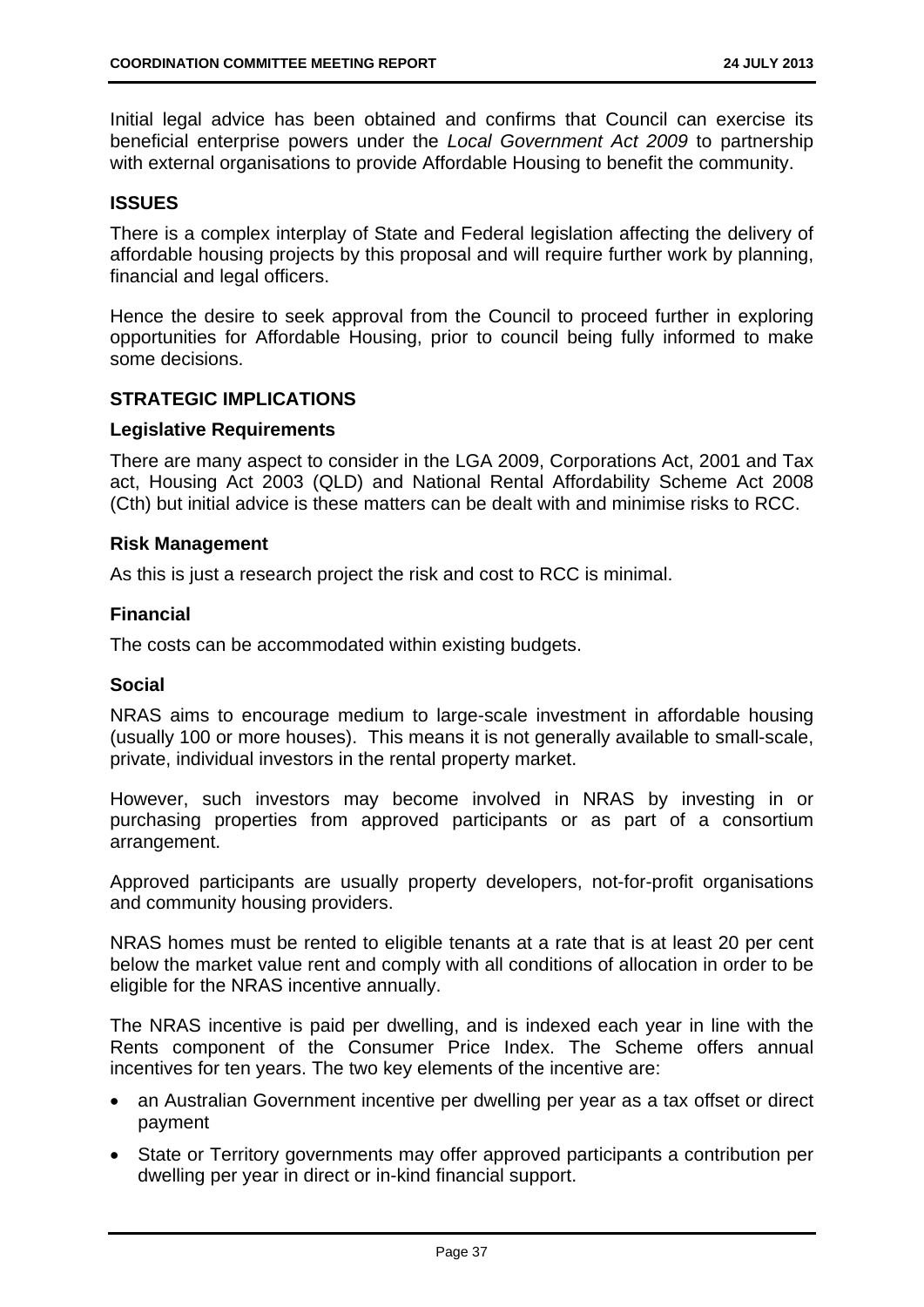A condition that approved participants need to fulfil to be entitled to receive an incentive is that dwellings are rented to eligible tenants.

Eligible tenants are persons in low and moderate income households as tested against household income thresholds which differ depending on the household composition.

The Department requires all persons who are tenants of an approved rental dwelling to have their income included as a member of the one household, in accordance with the income limits.

New NRAS dwellings will continue to become available for rent up to 30 June 2016 and will continue to be rented under the scheme for up to 10 years.

As there is considerable demand for these dwellings there is no Australian Government guarantee that any tenant will be able to rent a dwelling developed under the Scheme.

Tenants are selected by the approved participant or their nominated tenancy managers. Queensland tenants must also register with the Queensland Government's One Social Housing Register.

#### **Alignment with Council's Policy and Plans**

This proposal would align with the Wise Planning and Design elements of Strategy. All work undertaken would be compliant with council policies and plans.

#### **CONSULTATION**

Limited consultation has occurred with Mangrove Housing Association, AMC, RCC Legal, CEO and Mayor.

#### **OPTIONS**

- 1. Councillors endorse and approve the Chief Executive Officer and Officers to explore the opportunities and prepare a detailed proposal to consider Affordable Housing solutions in the Redland City area.
- 2. Councillors reject this and not proceed with exploring this opportunity.
- 3. Councillors condition or refer this matter to a portfolio workshop to explore further before committing RCC further.

#### **OFFICER'S RECOMMENDATION**

That Council resolve to:

- 1. Endorse and approve the Chief Executive Officer and Officers to explore the opportunities and prepare a detailed proposal to consider Affordable Housing solutions in the Redland City area; and
- 2. That this report remain confidential.